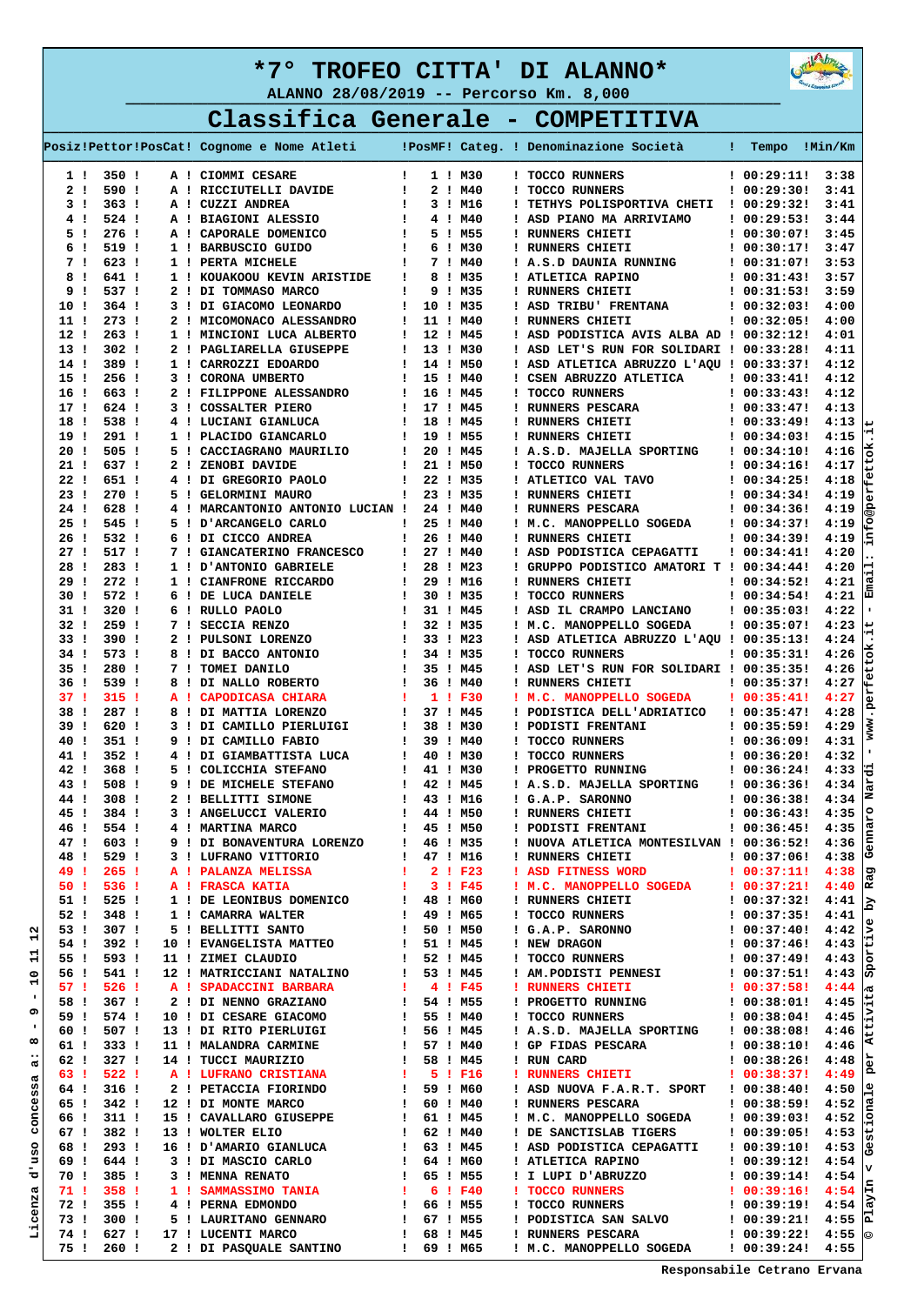



|      |                  |  |                                            |  |  |          | Classifica Generale - COMPETITIVA      |                |        |
|------|------------------|--|--------------------------------------------|--|--|----------|----------------------------------------|----------------|--------|
|      |                  |  | Posiz!Pettor!PosCat! Cognome e Nome Atleti |  |  |          | !PosMF! Categ. ! Denominazione Società | Tempo          | Min/Km |
| 761  | 278 !            |  | 18 ! DILIGENTI ANTONIO                     |  |  | 70 ! M45 | ! RUNNERS CHIETI                       | 100:39:27!4:55 |        |
| 77 I | 362 <sub>1</sub> |  | 10 ! RAZIONALE ANTONIO                     |  |  | 71 ! M35 | ! ORTONA FOR RUNNERS                   | 100:39:3814:57 |        |
| 78 I | $324$ !          |  | 14 ! POTENTE ELIA                          |  |  | 72 ! M40 | ! RUNNERS CASALBORDINO                 | 100:39:4714:58 |        |
| 791  | 274 !            |  | 1 ! DI TOMMASO FRANCO                      |  |  | 73 I M70 | ! RUNNERS CHIETI                       | 100:39:5114:58 |        |

|                  |                  | 78 ! 324 !       | 14 ! POTENTE ELIA                                                                                                                                                                                                                            | $\mathbf{I}$      | 72 ! M40 |  | ! RUNNERS CASALBORDINO                                                                           | ! 00:39:47!       | 4:58                   |                   |
|------------------|------------------|------------------|----------------------------------------------------------------------------------------------------------------------------------------------------------------------------------------------------------------------------------------------|-------------------|----------|--|--------------------------------------------------------------------------------------------------|-------------------|------------------------|-------------------|
|                  | 79 !             | 274 !            | 1 ! DI TOMMASO FRANCO   73 ! M70                                                                                                                                                                                                             |                   |          |  | ! RUNNERS CHIETI                                                                                 | ! 00:39:51!       | 4:58                   |                   |
|                  | 80!              | 369 !            |                                                                                                                                                                                                                                              |                   |          |  | ! PROGETTO RUNNING                                                                               | ! 00:39:56! 4:59  |                        |                   |
|                  | 81 !             | $275$ !          |                                                                                                                                                                                                                                              |                   |          |  | ! RUNNERS CHIETI                                                                                 | ! 00:40:03!       | 5:00                   |                   |
|                  | 82 !             | 310 !            |                                                                                                                                                                                                                                              |                   |          |  | ! ASD HAT ATRI POLISPORTIVA ! 00:40:11!                                                          |                   | 5:01                   |                   |
|                  | 83 !             | 262 <sub>1</sub> | 4   SATIREYO LUIGI   1 75   MOO<br>6   LUCIANI FABRIZIO   1 76   M55<br>7   PRODIGO ELIO   1 77   M50<br>7   POMPOSO MARCO   1 79   M55<br>8   AMICUCCI DARIO   1 80   M55<br>5   FERRETTI ALFONSO   81   M60<br>5   FERRETTI ALFONSO   81   |                   |          |  | ! ASD LET'S RUN FOR SOLIDARI ! 00:40:14! 5:01                                                    |                   |                        |                   |
|                  | 84 !             | 589!             |                                                                                                                                                                                                                                              |                   |          |  | ! TOCCO RUNNERS                                                                                  | ! 00:40:19!       | 5:02                   |                   |
|                  | 85 !             | 605 !            |                                                                                                                                                                                                                                              |                   |          |  | ! NUOVA ATLETICA MONTESILVAN ! 00:40:25!                                                         |                   | 5:03                   |                   |
|                  | 86 !             | 563!             |                                                                                                                                                                                                                                              |                   |          |  | ! TOCCO RUNNERS                                                                                  | ! 00:40:31!       | 5:03                   |                   |
|                  |                  | 87 ! 615 !       |                                                                                                                                                                                                                                              |                   |          |  | ! PODISTICA DELL'ADRIATICO : 00:40:45!                                                           |                   | 5:05                   |                   |
|                  | 88!              | $375$ !          |                                                                                                                                                                                                                                              |                   |          |  | ! RUNNERS CHIETI                                                                                 | $1\;\;00:40:521$  | 5:06                   |                   |
|                  | 89 !             | 361 I            | 10 1 82 1 M65<br>1 8 1 F50<br>1 83 1 M70<br>3 ! COLAIEZZI LUCIO                                                                                                                                                                              |                   |          |  | ! ORTONA FOR RUNNERS                                                                             | $100:40:57!$ 5:07 |                        |                   |
|                  | 90!              | 359 !            | 1 ! ZURLI CHIARA                                                                                                                                                                                                                             |                   |          |  | ! ASD NUOVA F.A.R.T. SPORT : 00:41:10!                                                           |                   | 5:08                   |                   |
|                  | 91 !             | 365 <sub>1</sub> | 2 ! RUGO RENATO                                                                                                                                                                                                                              |                   |          |  | ! ASD TRIBU' FRENTANA   00:41:36!<br>! PODISTICA ALTERNATIVA   00:41:59!                         |                   | 5:12                   |                   |
|                  |                  | 92 ! 555 !       | 6 ! BASCELLI MASSIMO GIUSTINO ! 84 ! M60                                                                                                                                                                                                     |                   |          |  |                                                                                                  |                   | 5:14                   |                   |
|                  | 93!              | $321 \;1$        |                                                                                                                                                                                                                                              |                   |          |  | ! ASD IL CRAMPO LANCIANO   00:42:10!                                                             |                   | 5:16                   | Ф                 |
|                  |                  | 94 ! 343 !       |                                                                                                                                                                                                                                              |                   |          |  | ! RUNNERS PESCARA                                                                                | ! 00:42:12!       | 5:16                   |                   |
|                  | 95!              | 376 !            | 12 ! GIANCATERINO RONNIE   86 ! M35<br>4 ! VESPERINI LUIGI   87 ! M65<br>9 ! DE COLA PAOLO   88 ! M50                                                                                                                                        |                   |          |  | ! RUN CARD                                                                                       | ! 00:42:14!       | 5:16                   | 성                 |
|                  |                  | 96 ! 323 !       |                                                                                                                                                                                                                                              |                   |          |  | ! ATLETICA AVIS SAN BENEDETT ! 00:42:16!                                                         |                   | 5:17                   | ť                 |
|                  | 97!              | 332 !            |                                                                                                                                                                                                                                              |                   |          |  | ! GP FIDAS PESCARA                                                                               | ! 00:42:18!       | 5:17                   | ¶⊕                |
|                  | 98!              | 597!             |                                                                                                                                                                                                                                              |                   |          |  | ! PODISTICA SAN SALVO $\qquad$ ! 00:42:20!                                                       |                   | 5:17                   | ă                 |
|                  | 99!              | 535 !            |                                                                                                                                                                                                                                              |                   |          |  | ! RUNNERS PESCARA                                                                                | ! 00:42:24!       | 5:18                   | မ္မ               |
|                  | 100!             | 349!             |                                                                                                                                                                                                                                              |                   |          |  | ! TOCCO RUNNERS                                                                                  | ! 00:42:25!       | 5:18                   | ٩Ř                |
|                  | 101!             | 2951             |                                                                                                                                                                                                                                              |                   |          |  | ! ASD NUOVA F.A.R.T. SPORT : 00:42:28!                                                           |                   | 5:18                   | Ë                 |
|                  | 102!             | 630 !            |                                                                                                                                                                                                                                              |                   |          |  | ! RUNNERS PESCARA<br>! GP FIDAS PESCARA                                                          | ! 00:42:31!       | 5:18                   |                   |
|                  | 103 <sub>1</sub> | 328 !            | 20 ! CAPODICASA STEFANO   89 ! M45<br>21 POMANTE CINZIA   11 ! F50<br>5 ! MIANI AURELIO   90 ! M45<br>10 ! ARDONE VITO   92 ! M50<br>21 ! D'AMORE VITTORIO   93 ! M45<br>22 ! DI RISIO NICOLA<br>23 ! DI RISIO NICOLA<br>7 ! BICCELLA   95 ! |                   |          |  |                                                                                                  | 100:42:431        | 5:20                   | e                 |
|                  | 104 !            | 506!             |                                                                                                                                                                                                                                              |                   |          |  | ! A.S.D. MAJELLA SPORTING ! 00:42:48!                                                            |                   | 5:21                   | $\frac{1}{2}$     |
|                  | 105!             | 335 1            |                                                                                                                                                                                                                                              |                   |          |  | ! GP FIDAS PESCARA                                                                               | 100:42:531        | 5:21                   |                   |
|                  | 106!             | 268 1            |                                                                                                                                                                                                                                              |                   |          |  | ! PODISTICA SAN SALVO                                                                            | ! 00:42:55!       | 5:21                   | $\mathbf{I}$      |
|                  | 107 !            | 621 !            |                                                                                                                                                                                                                                              |                   |          |  | ! RUNNERS PESCARA<br>! TOCCO RUNNERS                                                             | 100:42:571        | 5:22                   | ∣ 4               |
|                  | 108!             | 391 !            |                                                                                                                                                                                                                                              |                   |          |  |                                                                                                  | !00:43:08!        | 5:23                   |                   |
|                  | 109!             | $297$ !          |                                                                                                                                                                                                                                              |                   |          |  | ! M.C. MANOPPELLO SOGEDA ! 00:43:12!<br>! GP FIDAS PESCARA ! 00:43:23!                           |                   | 5:24                   | Eo]               |
|                  |                  | 110 ! 331 !      |                                                                                                                                                                                                                                              |                   |          |  | ! GP FIDAS PESCARA                                                                               | : 00:43:23:5:25   |                        | نټ∣               |
|                  | 111 !            | $264$ !          | 2 ! PAVONE LOREDANA   12 ! F55                                                                                                                                                                                                               |                   |          |  | ! PODISTICA DELL'ADRIATICO : 00:43:31!                                                           |                   | 5:26                   | ¶€                |
|                  | 112 !            | $304$ !          | 1 ! RAMUNDI FRANCESCA                                                                                                                                                                                                                        | <b>1</b> 13 ! F16 |          |  | ! M.C. MANOPPELLO SOGEDA                                                                         | $1\;\;00:43:361$  | 5:27                   | ď<br>$\mathbf{p}$ |
|                  | 113!             | 306 !            | 11 ! NOBILIO WALTER                                                                                                                                                                                                                          | ! 100 ! M60       |          |  | ! ASD NUOVA F.A.R.T. SPORT                                                                       | $1\;\;00:43:401$  | 5:27                   |                   |
|                  | 114!             | 303 I            | <b>11 ! RAMUNDI ANTONIO</b>                                                                                                                                                                                                                  | ! 101 ! M50       |          |  | ! M.C. MANOPPELLO SOGEDA                                                                         | $1\ 00:43:43!$    | 5:27                   | WWW               |
|                  | 115 !            | 288 !            | 9 ! D'ONOFRIO NARCISO   102 ! M55                                                                                                                                                                                                            |                   |          |  | ! RUNNERS MONTESILVANO                                                                           | $1\;\;00:43:451$  | 5:28                   |                   |
|                  | $116$ !          | 338 !            | 12 ! COLETTA GABRIELE                                                                                                                                                                                                                        | ! 103 ! M50       |          |  | ! RUNNERS PESCARA                                                                                | ! 00:43:51!       | 5:28                   |                   |
|                  | 117 !            | 301:             | 2 ! CORNACCHIA STEFANIA 1 14 ! F40                                                                                                                                                                                                           |                   |          |  | ! ASD PODISTICA CEPAGATTI                                                                        | 100:43:57!        | 5:29                   | ਰ                 |
|                  | 118!             | 606 !            | 6 ! FECONDO LUIGI                                                                                                                                                                                                                            | ! 104 ! M65       |          |  | ! NUOVA ATLETICA MONTESILVAN ! 00:44:07!                                                         |                   | 5:30                   | Nar               |
|                  | 119!             | 289!             | 7 ! CACCIATORE GABRIELE                                                                                                                                                                                                                      | ! 105 ! M65       |          |  | ! RUNNERS CHIETI                                                                                 | ! 00:44:09!       | 5:31                   |                   |
|                  | 120!             | 312 !            | 3 ! GRAVINA ANGELO<br>10 ! PASSUCCI SILVIO                                                                                                                                                                                                   | ! 106 ! M70       |          |  | ! ASD FANTINI VINI PESCARA                                                                       | ! 00:44:11!       | 5:31                   | ٥Ţ                |
|                  | 121 !            | 267 !            |                                                                                                                                                                                                                                              | ! 107 ! M55       |          |  | ! PODISTICA SAN SALVO                                                                            | 100:44:241        | 5:33                   | enna              |
|                  | 122 <sub>1</sub> | 286 !            | 13 ! SCIPIONE GIANCARLO 1 108 ! M35                                                                                                                                                                                                          |                   |          |  | ! PODISTICA ALTERNATIVA $\qquad$ ! 00:44:33!                                                     |                   | 5:34                   |                   |
|                  | 123 <sub>1</sub> | 337 !            |                                                                                                                                                                                                                                              |                   |          |  | ! RUNNERS PESCARA                                                                                | ! 00:44:51!       | 5:36                   | ひ                 |
|                  | 124 !            | 330 !            |                                                                                                                                                                                                                                              |                   |          |  | 1 GP FIDAS PESCARA 1 00:44:59!<br>1 GP FIDAS PESCARA 1 00:44:59!<br>1 RUNNERS CHIETI 1 00:45:03! |                   | 5:37                   | ā                 |
|                  | $125$ !          | 271:             | 3 ! MACCARONE STEFANIA   15 ! F50                                                                                                                                                                                                            |                   |          |  |                                                                                                  |                   | 5:37                   | Ιñ                |
|                  | 126 !            | 604 !            | 12 ! MEZZAPESA GIOVANNI                                                                                                                                                                                                                      | ! 111 ! M60       |          |  | ! NUOVA ATLETICA MONTESILVAN ! 00:45:13!                                                         |                   | 5:39                   | ظا                |
|                  | 127 !            | 533 !            | 4 ! ROBERTI ALFREDO                                                                                                                                                                                                                          | ! 112 ! M70       |          |  | ! ASD PODISTICA CEPAGATTI                                                                        | ! 00:45:25!       | 5:40                   |                   |
| N<br>ᆏ           | 128!             | $360$ !          | 8 ! FERRARI GIOVANNI                                                                                                                                                                                                                         | ! 113 ! M65       |          |  | ! ASD NUOVA F.A.R.T. SPORT                                                                       | 100:45:281        | $5:41$   $\frac{8}{5}$ |                   |
| ᆏ                | 129!             | $513$ !          | 24 ! DI ZIO SIMONE                                                                                                                                                                                                                           | ! 114 ! M45       |          |  | ! TOCCO RUNNERS                                                                                  | 100:45:321        | 5:41                   | ا‡ا               |
| Н                | 130!             | 608!             | 11 ! CAVALLUCCI PIERLUIGI                                                                                                                                                                                                                    | ! 115 ! M55       |          |  | ! ACLI MARATHON                                                                                  | ! 00:45:36!       | 5:42                   | 3por              |
| $\circ$<br>Н     | 131 !            | 602!             | 5 ! DI DONATO SERGIO                                                                                                                                                                                                                         | ! 116 ! M70       |          |  | ! RUNNERS MONTESILVANO                                                                           | : 00:45:50!       | 5:43                   |                   |
| -1               | 132 !            | 540 !            | 9 ! CARFORA ALESSANDRO                                                                                                                                                                                                                       | ! 117 ! M65       |          |  | ! ASD NUOVA F.A.R.T. SPORT                                                                       | 100:45:541        | 5:44                   | /ൽ                |
| o                | 133 <sup>1</sup> | 614 !            | 4 ! COCCHINI MARIA                                                                                                                                                                                                                           | ! 16 ! F50        |          |  | ! ASD PODISTICA CEPAGATTI                                                                        | 100:45:57!        | 5:44                   | l÷                |
| $\mathbf{I}$     | 134 !            | 631 !            | 10 ! MIANI ADELCHI                                                                                                                                                                                                                           | ! 118 ! M65       |          |  | ! RUNNERS PESCARA                                                                                | ! 00:45:58!       | 5:44                   | خ.                |
| $\infty$         | $135$ !          | 3221             | 1 ! CASTELLUCCI ANNA LUCIA                                                                                                                                                                                                                   | 1 17 P45          |          |  | ! ASD IL CRAMPO LANCIANO                                                                         | : 00:46:12!       | 5:46                   | ⊭ا                |
| $\bullet\bullet$ | 136!             | 344 !            | 12 ! RAMUNDI MASSIMO GABRIELE                                                                                                                                                                                                                | ! 119 ! M55       |          |  | ! RUNNERS PESCARA                                                                                | ! 00:46:16!       | 5:47                   | <                 |
| od.              | 137 !            | 381:             | 1 ! TAMMARO ELENA                                                                                                                                                                                                                            | ! 18 ! F60        |          |  | ! RUNNERS CHIETI                                                                                 | 1.00:46:34!       | 5:49                   |                   |
| đ                | 138 !            | 366 <sub>1</sub> | 25 ! GIURASTANTE FRANCO                                                                                                                                                                                                                      | ! 120 ! M45       |          |  | ! PROGETTO RUNNING                                                                               | 100:46:35!        | 5:49                   | P,                |
| ω<br>w           | 139!             | 334 !            | 13 ! DELLA FRANCA BENIAMINO                                                                                                                                                                                                                  | ! 121 ! M55       |          |  | ! GP FIDAS PESCARA                                                                               | 100:46:45!        | 5:50                   |                   |
| Φ<br>Ō.          | 140!             | 552!             | 14 ! FAIETA DARIO                                                                                                                                                                                                                            | ! 122 ! M55       |          |  | ! PODISTICA ALTERNATIVA                                                                          | : 00:46:48!       | 5:51                   | ιņ<br>  8         |
| 5                | 141!             | $394$ !          | 2 ! D'ALONZO BARBARA                                                                                                                                                                                                                         | ! 19! F45         |          |  | ! PODISTICA ALTERNATIVA                                                                          | 100:46:50!        | 5:51                   |                   |
| U                | 142!             | 341:             | 3 ! DI GREGORIO PAMELA                                                                                                                                                                                                                       | ! 20 ! F45        |          |  | ! RUNNERS PESCARA                                                                                | : 00:46:57!       | 5:52                   | نا ا              |
| ō<br>ŵ           | 143 !            | 345 !            | 15 ! TEMPESTA MAURIZIO                                                                                                                                                                                                                       | ! 123 ! M55       |          |  | ! RUNNERS PESCARA                                                                                | ! 00:46:59!       | 5:52                   | ႕မွ               |
| P                | 144 !            | 370 I            | 14 ! D'ALICANDRO IVANO                                                                                                                                                                                                                       | ! 124 ! M50       |          |  | ! PROGETTO RUNNING                                                                               | : 00:47:01!       | 5:52                   |                   |
| ರ                | 145 !            | 393!             | 16 ! CANDELORO CLAUDIO                                                                                                                                                                                                                       | ! 125 ! M55       |          |  | ! RUNNERS CHIETI                                                                                 | ! 00:47:09!       | 5:53                   |                   |
| œ,               | 146 !            | 400!             | 17 ! PICCIANI ROBERTO                                                                                                                                                                                                                        | ! 126 ! M55       |          |  | ! RUNNERS CHIETI                                                                                 | ! 00:47:10!       | 5:53                   |                   |
| enz              | 147 !            | 642!             | 11 ! MICHELLI CAMILLO                                                                                                                                                                                                                        | ! 127 ! M65       |          |  | ! ATLETICA RAPINO                                                                                | ! 00:47:27!       | 5:55                   | ದ                 |
| Ü                | 148 !            | 619!             | 12 ! GIANSANTE ROBERTO                                                                                                                                                                                                                       | ! 128 ! M65       |          |  | ! RUNNERS CHIETI                                                                                 | 100:47:31!        | 5:56                   | ľд                |
| 1                | 149!             | 309 <sub>1</sub> | 5 ! ORSINI GRAZIELLA                                                                                                                                                                                                                         | ! 21 ! F50        |          |  | ! G.A.P. SARONNO                                                                                 | 100:47:381        | $5:57$ 0               |                   |
|                  | 150!             | 528 !            | 6 ! PACE ENZO                                                                                                                                                                                                                                | ! 129 ! M70       |          |  | ! RUNNERS CHIETI                                                                                 | 100:47:43!        | 5:57                   |                   |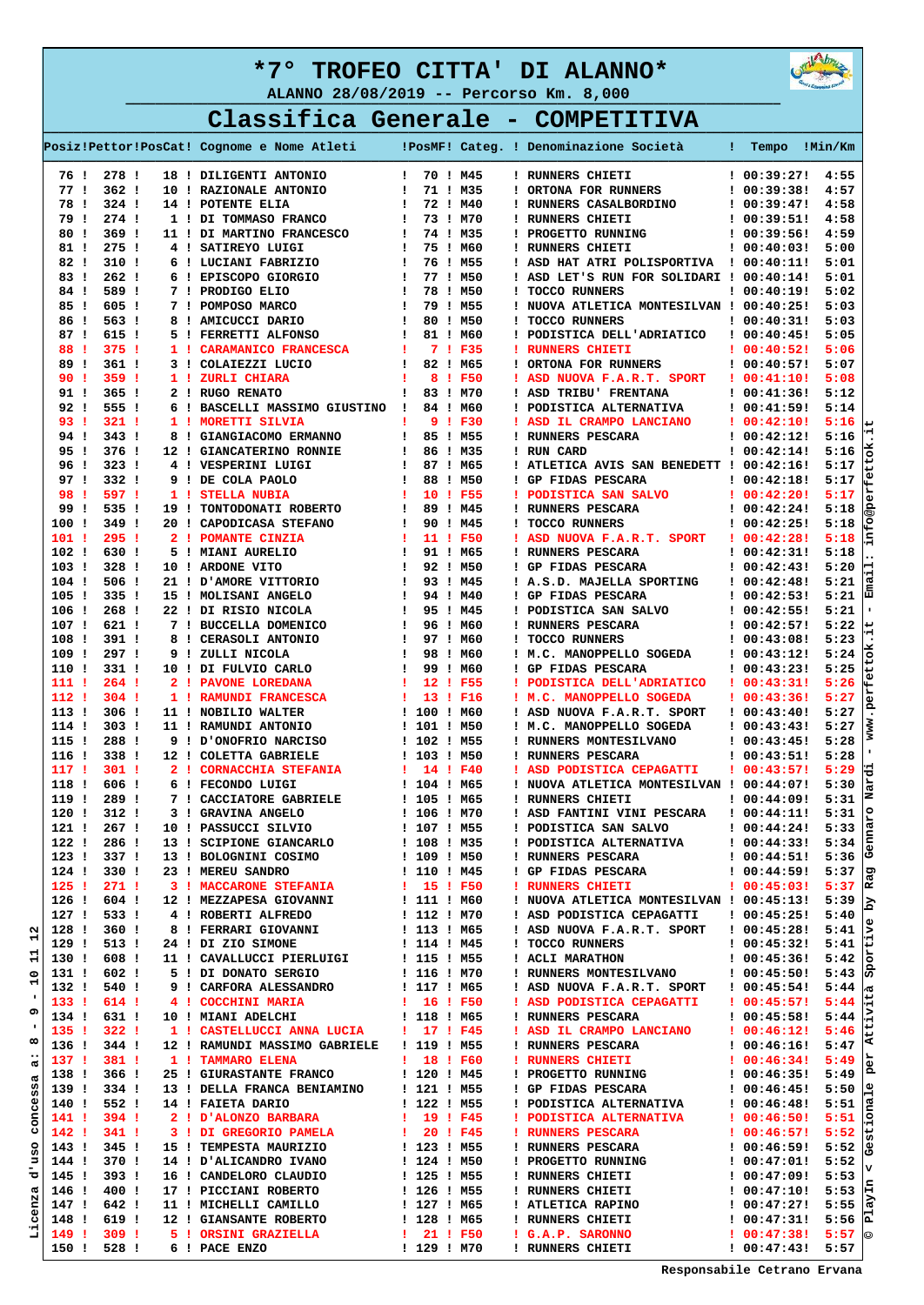



 **Classifica Generale - COMPETITIVA ——————————————————————————————————————————————————————————————————————————————————————————————————————————————**

| 578 !<br>18 ! D'ORAZIO RENZO<br>! 130 ! M55<br>$100:47:46!$ 5:58<br>151 !<br>! TOCCO RUNNERS<br>669!<br>152:<br>$122 \cdot F40$<br>! 00:47:56!<br>3 ! SAMMARONE TERESA<br>! RUNNERS PESCARA<br>$153$ !<br>6:01<br>319 I<br>13 ! FLAMMINI ENZO<br>! 131 ! M60<br>! PODISTICA DELL'ADRIATICO<br>: 00:48:10!<br>154!<br>531:<br>2 ! LUFRANO GLORIA<br>23 ! F16<br>: 00:48:12!<br>6:01<br>$\mathbf{I}$<br>! RUNNERS CHIETI<br>155 <sub>1</sub><br>598!<br>19 ! DI CESARE NICOLAS<br>! 132 ! M55<br>: 00:48:18!<br>6:02<br>! PODISTICA SAN SALVO<br>156!<br>$298$ !<br>24 ! F50<br>4 ! MARZIALI GIUSEPPINA<br>$\mathbf{I}$<br>! M.C. MANOPPELLO SOGEDA<br>: 00:48:23!<br>157.1<br>655!<br>25 ! F70<br>1 ! SARRA VENERE<br>$\mathbf{1}$<br>! RUNNERS PESCARA<br>100:48:331<br>158!<br>599!<br>! 133 ! M60<br>14 ! FILOSOFI MASSIMO<br>! RUN CARD<br>: 00:48:46!<br>26 ! F50<br>159!<br>$314$ !<br>6 ! DI PERSIO MARISA<br>$\mathbf{I}$<br>! 00:48:48!<br>! ASD 361 GRADI<br>160!<br>258!<br>27 ! F45<br>: 00:49:19!<br>4 ! D'ARCANGELO SANDRA<br>$\mathbf{I}$<br>! M.C. MANOPPELLO SOGEDA<br>161 !<br>257 <sub>1</sub><br>1 134 1 M50<br>15 ! ESPOSITO LUCIANO<br>! M.C. MANOPPELLO SOGEDA<br>: 00:49:21!<br>162 <sub>1</sub><br>317.1<br>! 135 ! M80<br>1 ! D'ALANNO GABRIELE<br>! ASD NUOVA F.A.R.T. SPORT<br>100:49:27!<br>163!<br>616 !<br>! 136 ! M55<br>20 ! MARTELLA GUERINO<br>! PODISTICA DELL'ADRIATICO<br>: 00:49:30!<br>164!<br>313.1<br>! 137 ! M60<br>15 ! MIZII CLAUDIO<br>! ASD 361 GRADI<br>100:49:57!<br>165!<br>649!<br>7 ! MARINUCCI NADIA<br>28 ! F50<br>$\mathbf{I}$<br>! ASD HAT ATRI POLISPORTIVA ! 00:50:20!<br>166!<br>564 !<br>7 ! DI FILIPPANTONIO LUIGI<br>! 138 ! M70<br>! TOCCO RUNNERS<br>6:17<br>100:50:231<br>167!<br>336 <sub>1</sub><br>21 ! ANTICO EZIO<br>! 139 ! M55<br>! RUNNERS PESCARA<br>: 00:51:29:<br>6:26<br>168!<br>622!<br>6:26<br>22 ! CARDINALE FRANCESCO<br>! 140 ! M55<br>! RUNNERS PESCARA<br>: 00:51:31!<br>329 !<br>169!<br>14 ! MEREU GABRIELE<br>1 141 ! M35<br>! GP FIDAS PESCARA<br>: 00:51:33!<br>170!<br>281:<br>29 ! F45<br>5 ! PELLICCIOTTA RAFFAELLA<br>$\mathbf{I}$<br>! ASD LET'S RUN FOR SOLIDARI ! 00:51:35!<br>171 !<br>674 !<br>! 142 ! M65<br>: 00:51:38!<br>13 ! DI PRIMIO WALTER<br>! RUNNERS CHIETI<br>172!<br>399 !<br>30 ! F50<br>: 00:52:16!<br>8 ! RASTELLI CLARA<br>л.<br>! RUNNERS CHIETI<br>173.1<br>638!<br>31 ! F40<br>: 00:52:22!<br>5 ! SKWARA ALICJA<br>л.<br>! TOCCO RUNNERS<br>174!<br>650!<br>! 143 ! M55<br>23 ! DI RENZO ROCCO<br>! M.C. MANOPPELLO SOGEDA<br>: 00:52:26!<br>175!<br>530 !<br>8 ! MARCUCCI ROCCO<br>: 00:52:34!<br>! 144 ! M70<br>! RUNNERS CHIETI<br>176 <sub>1</sub><br>617 !<br>: 00:52:40!<br>26 ! DI TOMMASO GIUSEPPE<br>! 145 ! M45<br>! TOCCO RUNNERS<br>1771<br>618 !<br>32 ! F60<br>: 00:52:45!<br>2 ! D'ARTISTA DANIELA<br>-1<br>! RUNNERS CHIETI<br>178!<br>635 !<br>33 ! F50<br>9 ! PETRUCCI LAURA<br>-1<br>! RUNNERS PESCARA<br>: 00:52:58!<br>179!<br>664!<br>34 ! F40<br>: 00:53:02!<br>6 ! DI TOMMASO ANNA<br>-1<br>! TOCCO RUNNERS<br>180!<br>665 !<br>! 146 ! M40<br>6:37<br>16 ! VIGILANTE MATTEO<br>! TOCCO RUNNERS<br>100:53:031<br>550 !<br>181!<br>35 ! F55<br>: 00:53:30!<br>6:41<br>3 ! ROSSETTI ANTONIETTA<br>÷<br>! ASD TRIBU' FRENTANA<br>182!<br>611 !<br>6:44<br>24 ! NICOLO' GIOVANNI<br>! 147 ! M55<br>! PODISTICA ALTERNATIVA<br>100:53:53!<br>183!<br>$502$ !<br>36 ! F60<br>3 ! DI PIETRO MIRELLA<br>$\mathbf{I}$<br>! ASD LET'S RUN FOR SOLIDARI ! 00:54:16!<br>184!<br>570 !<br>37 ! F60<br>4 ! CORRADETTI GIANCARLA<br>$\mathbf{I}$<br>! TOCCO RUNNERS<br>: 00:54:21!<br>185!<br>601!<br>38 ! F50<br>10 ! DI MARZIO RITA<br>-1<br>! RUNNERS CHIETI<br>: 00:54:39!<br>186!<br>658 !<br>! 148 ! M60<br>16 ! DI CAMILLO SILVIO<br>! PODISTI FRENTANI<br>: 00:54:50!<br>187!<br>340 !<br>! 149 ! M16<br>: 00:55:02!<br>4 ! D'ANTEO DANIELE<br>! RUNNERS PESCARA<br>188!<br>516 !<br>! 150 ! M50<br>16 ! MICCOLI PAOLO<br>! ASD PODISTICA CEPAGATTI<br>: 00:55:20!<br>189!<br>$353 \quad 1$<br>39 ! F30<br>2 ! MELCHIORRE MARIKA<br>л.<br>! TOCCO RUNNERS<br>: 00:55:35!<br>$292$ !<br>190!<br>! 151 ! M60<br>17 ! FALCO ERMANNO<br>! NUOVA ATLETICA MONTESILVAN ! 00:55:41!<br>191!<br>557!<br>15 ! CENTURIONE GERMANO<br>! 152 ! M35<br>! PODISTICA ALTERNATIVA<br>100:55:561<br>192!<br>318 <sub>1</sub><br>40 ! F23<br>7:00<br>1 ! COLASANTE DENISE<br>$\mathbf{I}$<br>! DE SANCTISLAB TIGERS<br>: 00:56:01!<br>193!<br>$290$ !<br>41 ! F55<br>7:01<br>4 ! GENNARO LORENZINA<br>$\mathbf{I}$<br>! RUNNERS CHIETI<br>: 00:56:12!<br>194!<br>675!<br>! 153 ! M75<br>7:15<br>1 ! FEBBO VENTURINO<br>! M.C. MANOPPELLO SOGEDA<br>: 00:58:01!<br>195!<br>7:20<br>514 !<br>6 ! DI GIOVANNI LUANA<br>1<br>42 ! F45<br>! ASD PODISTICA CEPAGATTI<br>100:58:47!<br>196 ! 657 !<br>$143 \t F55$<br>5 ! BIRAGHI MILVA<br>! PODISTI FRENTANI<br>! TOCCO RUNNERS<br>! 00:58:51! 7:21<br>18 ! MELCHIORRE GIUSEPPE 1 154 ! M60<br>197 ! 586 !<br>198 ! 562 !<br>2   MICOLUCCI ORESTE<br>1 155   M80<br>19   RAPINO ANGELO<br>3   MEMORIA DOMENICO<br>3   MEMORIA DOMENICO<br>1 157   M80<br>9   DILIGENTI ENIO<br>1   MELCHIORRE DANTE<br>1 159   M65<br>5   FAIETA LUCA<br>4   DI LALLO ANTONIO<br>1 160   M16<br>4  <br>199 ! 600 !<br>200!<br>354 !<br>201 !<br>2771<br>! TOCCO RUNNERS<br>! DODISTICA ALTERNATIVA<br>! DODISTICA ALTERNATIVA<br>! 01:00:44! 7:35<br>! RUNNERS MONTESILVANO<br>! 01:01:36! 7:42<br>202 ! 587 !<br>203 !<br>553!<br>204 ! 261 !<br>: TOCCO RUNNERS : 01:02:31! 7:48<br>: M.C. MANOPPELLO SOGEDA : 01:04:15! 8:01<br>15 ! ROMANO VINCENZO 1 163 ! M65<br>1 ! BELFIGLIO FRANCESCA 1 44 ! F65<br>206 ! 356 !<br>207 ! 676 !<br>1   BEFIGLIO FRANCESCA   44   F65   M.C. MANOPELLO SOGEDA   01:04:151 8:01<br>16   NREDONE PIETRO   164   M65   RUNNERS PESCARA   01:04:151 8:01<br>2   FRACASSO MAURIZIA   45   F65   NOCO RUNNERS PESCARA   01:04:221 8:02<br>5  <br>208 ! 633 !<br>$\begin{array}{cccc} 1 & 01:04:18 & 8:02 \\ 0 & 01:04:22 & 8:02 \end{array} \begin{bmatrix} 0 \\ 0 \\ 1 \end{bmatrix}$<br>209 ! 582 !<br>210 ! 547 !<br>211 ! 305 !<br>212 ! 548 !<br>213 ! 339 !<br>214 ! 544 !<br>215 ! 395 !<br>216 ! 396 !<br>I RUNNERS CHIETI $101:22:571:10:22 \begin{bmatrix} 5 \\ 1 \end{bmatrix}$<br>217 ! 523 ! |  |  |  | Posiz!Pettor!PosCat! Cognome e Nome Atleti   PosMF! Categ. ! Denominazione Società | ! Tempo !Min/Km |      |
|------------------------------------------------------------------------------------------------------------------------------------------------------------------------------------------------------------------------------------------------------------------------------------------------------------------------------------------------------------------------------------------------------------------------------------------------------------------------------------------------------------------------------------------------------------------------------------------------------------------------------------------------------------------------------------------------------------------------------------------------------------------------------------------------------------------------------------------------------------------------------------------------------------------------------------------------------------------------------------------------------------------------------------------------------------------------------------------------------------------------------------------------------------------------------------------------------------------------------------------------------------------------------------------------------------------------------------------------------------------------------------------------------------------------------------------------------------------------------------------------------------------------------------------------------------------------------------------------------------------------------------------------------------------------------------------------------------------------------------------------------------------------------------------------------------------------------------------------------------------------------------------------------------------------------------------------------------------------------------------------------------------------------------------------------------------------------------------------------------------------------------------------------------------------------------------------------------------------------------------------------------------------------------------------------------------------------------------------------------------------------------------------------------------------------------------------------------------------------------------------------------------------------------------------------------------------------------------------------------------------------------------------------------------------------------------------------------------------------------------------------------------------------------------------------------------------------------------------------------------------------------------------------------------------------------------------------------------------------------------------------------------------------------------------------------------------------------------------------------------------------------------------------------------------------------------------------------------------------------------------------------------------------------------------------------------------------------------------------------------------------------------------------------------------------------------------------------------------------------------------------------------------------------------------------------------------------------------------------------------------------------------------------------------------------------------------------------------------------------------------------------------------------------------------------------------------------------------------------------------------------------------------------------------------------------------------------------------------------------------------------------------------------------------------------------------------------------------------------------------------------------------------------------------------------------------------------------------------------------------------------------------------------------------------------------------------------------------------------------------------------------------------------------------------------------------------------------------------------------------------------------------------------------------------------------------------------------------------------------------------------------------------------------------------------------------------------------------------------------------------------------------------------------------------------------------------------------------------------------------------------------------------------------------------------------------------------------------------------------------------------------------------------------------------------------------------------------------------------------------------------------------------------------------------------------------------------------------------------------------------------------------------------------------------------------------------------------------------------------------------------------------------------------------------------------------------------------------------------------------------------------------------------------------------------------------------------------------------------------------------------------------------------------------------------------------------------------------------------------------------------------------------------------------------------------------------------------------------------------------------------------------------------------------------------------------------------------------------------------------------------------------------------------------------------------------------------------------------------------------------------------------------------------------------------------------------------------------------------------------------------------------------------------------|--|--|--|------------------------------------------------------------------------------------|-----------------|------|
|                                                                                                                                                                                                                                                                                                                                                                                                                                                                                                                                                                                                                                                                                                                                                                                                                                                                                                                                                                                                                                                                                                                                                                                                                                                                                                                                                                                                                                                                                                                                                                                                                                                                                                                                                                                                                                                                                                                                                                                                                                                                                                                                                                                                                                                                                                                                                                                                                                                                                                                                                                                                                                                                                                                                                                                                                                                                                                                                                                                                                                                                                                                                                                                                                                                                                                                                                                                                                                                                                                                                                                                                                                                                                                                                                                                                                                                                                                                                                                                                                                                                                                                                                                                                                                                                                                                                                                                                                                                                                                                                                                                                                                                                                                                                                                                                                                                                                                                                                                                                                                                                                                                                                                                                                                                                                                                                                                                                                                                                                                                                                                                                                                                                                                                                                                                                                                                                                                                                                                                                                                                                                                                                                                                                                                                                                          |  |  |  |                                                                                    |                 |      |
|                                                                                                                                                                                                                                                                                                                                                                                                                                                                                                                                                                                                                                                                                                                                                                                                                                                                                                                                                                                                                                                                                                                                                                                                                                                                                                                                                                                                                                                                                                                                                                                                                                                                                                                                                                                                                                                                                                                                                                                                                                                                                                                                                                                                                                                                                                                                                                                                                                                                                                                                                                                                                                                                                                                                                                                                                                                                                                                                                                                                                                                                                                                                                                                                                                                                                                                                                                                                                                                                                                                                                                                                                                                                                                                                                                                                                                                                                                                                                                                                                                                                                                                                                                                                                                                                                                                                                                                                                                                                                                                                                                                                                                                                                                                                                                                                                                                                                                                                                                                                                                                                                                                                                                                                                                                                                                                                                                                                                                                                                                                                                                                                                                                                                                                                                                                                                                                                                                                                                                                                                                                                                                                                                                                                                                                                                          |  |  |  |                                                                                    |                 | 5:59 |
|                                                                                                                                                                                                                                                                                                                                                                                                                                                                                                                                                                                                                                                                                                                                                                                                                                                                                                                                                                                                                                                                                                                                                                                                                                                                                                                                                                                                                                                                                                                                                                                                                                                                                                                                                                                                                                                                                                                                                                                                                                                                                                                                                                                                                                                                                                                                                                                                                                                                                                                                                                                                                                                                                                                                                                                                                                                                                                                                                                                                                                                                                                                                                                                                                                                                                                                                                                                                                                                                                                                                                                                                                                                                                                                                                                                                                                                                                                                                                                                                                                                                                                                                                                                                                                                                                                                                                                                                                                                                                                                                                                                                                                                                                                                                                                                                                                                                                                                                                                                                                                                                                                                                                                                                                                                                                                                                                                                                                                                                                                                                                                                                                                                                                                                                                                                                                                                                                                                                                                                                                                                                                                                                                                                                                                                                                          |  |  |  |                                                                                    |                 |      |
|                                                                                                                                                                                                                                                                                                                                                                                                                                                                                                                                                                                                                                                                                                                                                                                                                                                                                                                                                                                                                                                                                                                                                                                                                                                                                                                                                                                                                                                                                                                                                                                                                                                                                                                                                                                                                                                                                                                                                                                                                                                                                                                                                                                                                                                                                                                                                                                                                                                                                                                                                                                                                                                                                                                                                                                                                                                                                                                                                                                                                                                                                                                                                                                                                                                                                                                                                                                                                                                                                                                                                                                                                                                                                                                                                                                                                                                                                                                                                                                                                                                                                                                                                                                                                                                                                                                                                                                                                                                                                                                                                                                                                                                                                                                                                                                                                                                                                                                                                                                                                                                                                                                                                                                                                                                                                                                                                                                                                                                                                                                                                                                                                                                                                                                                                                                                                                                                                                                                                                                                                                                                                                                                                                                                                                                                                          |  |  |  |                                                                                    |                 |      |
|                                                                                                                                                                                                                                                                                                                                                                                                                                                                                                                                                                                                                                                                                                                                                                                                                                                                                                                                                                                                                                                                                                                                                                                                                                                                                                                                                                                                                                                                                                                                                                                                                                                                                                                                                                                                                                                                                                                                                                                                                                                                                                                                                                                                                                                                                                                                                                                                                                                                                                                                                                                                                                                                                                                                                                                                                                                                                                                                                                                                                                                                                                                                                                                                                                                                                                                                                                                                                                                                                                                                                                                                                                                                                                                                                                                                                                                                                                                                                                                                                                                                                                                                                                                                                                                                                                                                                                                                                                                                                                                                                                                                                                                                                                                                                                                                                                                                                                                                                                                                                                                                                                                                                                                                                                                                                                                                                                                                                                                                                                                                                                                                                                                                                                                                                                                                                                                                                                                                                                                                                                                                                                                                                                                                                                                                                          |  |  |  |                                                                                    |                 | 6:02 |
|                                                                                                                                                                                                                                                                                                                                                                                                                                                                                                                                                                                                                                                                                                                                                                                                                                                                                                                                                                                                                                                                                                                                                                                                                                                                                                                                                                                                                                                                                                                                                                                                                                                                                                                                                                                                                                                                                                                                                                                                                                                                                                                                                                                                                                                                                                                                                                                                                                                                                                                                                                                                                                                                                                                                                                                                                                                                                                                                                                                                                                                                                                                                                                                                                                                                                                                                                                                                                                                                                                                                                                                                                                                                                                                                                                                                                                                                                                                                                                                                                                                                                                                                                                                                                                                                                                                                                                                                                                                                                                                                                                                                                                                                                                                                                                                                                                                                                                                                                                                                                                                                                                                                                                                                                                                                                                                                                                                                                                                                                                                                                                                                                                                                                                                                                                                                                                                                                                                                                                                                                                                                                                                                                                                                                                                                                          |  |  |  |                                                                                    |                 | 6:04 |
|                                                                                                                                                                                                                                                                                                                                                                                                                                                                                                                                                                                                                                                                                                                                                                                                                                                                                                                                                                                                                                                                                                                                                                                                                                                                                                                                                                                                                                                                                                                                                                                                                                                                                                                                                                                                                                                                                                                                                                                                                                                                                                                                                                                                                                                                                                                                                                                                                                                                                                                                                                                                                                                                                                                                                                                                                                                                                                                                                                                                                                                                                                                                                                                                                                                                                                                                                                                                                                                                                                                                                                                                                                                                                                                                                                                                                                                                                                                                                                                                                                                                                                                                                                                                                                                                                                                                                                                                                                                                                                                                                                                                                                                                                                                                                                                                                                                                                                                                                                                                                                                                                                                                                                                                                                                                                                                                                                                                                                                                                                                                                                                                                                                                                                                                                                                                                                                                                                                                                                                                                                                                                                                                                                                                                                                                                          |  |  |  |                                                                                    |                 | 6:05 |
|                                                                                                                                                                                                                                                                                                                                                                                                                                                                                                                                                                                                                                                                                                                                                                                                                                                                                                                                                                                                                                                                                                                                                                                                                                                                                                                                                                                                                                                                                                                                                                                                                                                                                                                                                                                                                                                                                                                                                                                                                                                                                                                                                                                                                                                                                                                                                                                                                                                                                                                                                                                                                                                                                                                                                                                                                                                                                                                                                                                                                                                                                                                                                                                                                                                                                                                                                                                                                                                                                                                                                                                                                                                                                                                                                                                                                                                                                                                                                                                                                                                                                                                                                                                                                                                                                                                                                                                                                                                                                                                                                                                                                                                                                                                                                                                                                                                                                                                                                                                                                                                                                                                                                                                                                                                                                                                                                                                                                                                                                                                                                                                                                                                                                                                                                                                                                                                                                                                                                                                                                                                                                                                                                                                                                                                                                          |  |  |  |                                                                                    |                 | 6:06 |
|                                                                                                                                                                                                                                                                                                                                                                                                                                                                                                                                                                                                                                                                                                                                                                                                                                                                                                                                                                                                                                                                                                                                                                                                                                                                                                                                                                                                                                                                                                                                                                                                                                                                                                                                                                                                                                                                                                                                                                                                                                                                                                                                                                                                                                                                                                                                                                                                                                                                                                                                                                                                                                                                                                                                                                                                                                                                                                                                                                                                                                                                                                                                                                                                                                                                                                                                                                                                                                                                                                                                                                                                                                                                                                                                                                                                                                                                                                                                                                                                                                                                                                                                                                                                                                                                                                                                                                                                                                                                                                                                                                                                                                                                                                                                                                                                                                                                                                                                                                                                                                                                                                                                                                                                                                                                                                                                                                                                                                                                                                                                                                                                                                                                                                                                                                                                                                                                                                                                                                                                                                                                                                                                                                                                                                                                                          |  |  |  |                                                                                    |                 | 6:09 |
|                                                                                                                                                                                                                                                                                                                                                                                                                                                                                                                                                                                                                                                                                                                                                                                                                                                                                                                                                                                                                                                                                                                                                                                                                                                                                                                                                                                                                                                                                                                                                                                                                                                                                                                                                                                                                                                                                                                                                                                                                                                                                                                                                                                                                                                                                                                                                                                                                                                                                                                                                                                                                                                                                                                                                                                                                                                                                                                                                                                                                                                                                                                                                                                                                                                                                                                                                                                                                                                                                                                                                                                                                                                                                                                                                                                                                                                                                                                                                                                                                                                                                                                                                                                                                                                                                                                                                                                                                                                                                                                                                                                                                                                                                                                                                                                                                                                                                                                                                                                                                                                                                                                                                                                                                                                                                                                                                                                                                                                                                                                                                                                                                                                                                                                                                                                                                                                                                                                                                                                                                                                                                                                                                                                                                                                                                          |  |  |  |                                                                                    |                 | 6:10 |
|                                                                                                                                                                                                                                                                                                                                                                                                                                                                                                                                                                                                                                                                                                                                                                                                                                                                                                                                                                                                                                                                                                                                                                                                                                                                                                                                                                                                                                                                                                                                                                                                                                                                                                                                                                                                                                                                                                                                                                                                                                                                                                                                                                                                                                                                                                                                                                                                                                                                                                                                                                                                                                                                                                                                                                                                                                                                                                                                                                                                                                                                                                                                                                                                                                                                                                                                                                                                                                                                                                                                                                                                                                                                                                                                                                                                                                                                                                                                                                                                                                                                                                                                                                                                                                                                                                                                                                                                                                                                                                                                                                                                                                                                                                                                                                                                                                                                                                                                                                                                                                                                                                                                                                                                                                                                                                                                                                                                                                                                                                                                                                                                                                                                                                                                                                                                                                                                                                                                                                                                                                                                                                                                                                                                                                                                                          |  |  |  |                                                                                    |                 | 6:10 |
|                                                                                                                                                                                                                                                                                                                                                                                                                                                                                                                                                                                                                                                                                                                                                                                                                                                                                                                                                                                                                                                                                                                                                                                                                                                                                                                                                                                                                                                                                                                                                                                                                                                                                                                                                                                                                                                                                                                                                                                                                                                                                                                                                                                                                                                                                                                                                                                                                                                                                                                                                                                                                                                                                                                                                                                                                                                                                                                                                                                                                                                                                                                                                                                                                                                                                                                                                                                                                                                                                                                                                                                                                                                                                                                                                                                                                                                                                                                                                                                                                                                                                                                                                                                                                                                                                                                                                                                                                                                                                                                                                                                                                                                                                                                                                                                                                                                                                                                                                                                                                                                                                                                                                                                                                                                                                                                                                                                                                                                                                                                                                                                                                                                                                                                                                                                                                                                                                                                                                                                                                                                                                                                                                                                                                                                                                          |  |  |  |                                                                                    |                 | 6:11 |
|                                                                                                                                                                                                                                                                                                                                                                                                                                                                                                                                                                                                                                                                                                                                                                                                                                                                                                                                                                                                                                                                                                                                                                                                                                                                                                                                                                                                                                                                                                                                                                                                                                                                                                                                                                                                                                                                                                                                                                                                                                                                                                                                                                                                                                                                                                                                                                                                                                                                                                                                                                                                                                                                                                                                                                                                                                                                                                                                                                                                                                                                                                                                                                                                                                                                                                                                                                                                                                                                                                                                                                                                                                                                                                                                                                                                                                                                                                                                                                                                                                                                                                                                                                                                                                                                                                                                                                                                                                                                                                                                                                                                                                                                                                                                                                                                                                                                                                                                                                                                                                                                                                                                                                                                                                                                                                                                                                                                                                                                                                                                                                                                                                                                                                                                                                                                                                                                                                                                                                                                                                                                                                                                                                                                                                                                                          |  |  |  |                                                                                    |                 | 6:14 |
|                                                                                                                                                                                                                                                                                                                                                                                                                                                                                                                                                                                                                                                                                                                                                                                                                                                                                                                                                                                                                                                                                                                                                                                                                                                                                                                                                                                                                                                                                                                                                                                                                                                                                                                                                                                                                                                                                                                                                                                                                                                                                                                                                                                                                                                                                                                                                                                                                                                                                                                                                                                                                                                                                                                                                                                                                                                                                                                                                                                                                                                                                                                                                                                                                                                                                                                                                                                                                                                                                                                                                                                                                                                                                                                                                                                                                                                                                                                                                                                                                                                                                                                                                                                                                                                                                                                                                                                                                                                                                                                                                                                                                                                                                                                                                                                                                                                                                                                                                                                                                                                                                                                                                                                                                                                                                                                                                                                                                                                                                                                                                                                                                                                                                                                                                                                                                                                                                                                                                                                                                                                                                                                                                                                                                                                                                          |  |  |  |                                                                                    |                 | 6:17 |
|                                                                                                                                                                                                                                                                                                                                                                                                                                                                                                                                                                                                                                                                                                                                                                                                                                                                                                                                                                                                                                                                                                                                                                                                                                                                                                                                                                                                                                                                                                                                                                                                                                                                                                                                                                                                                                                                                                                                                                                                                                                                                                                                                                                                                                                                                                                                                                                                                                                                                                                                                                                                                                                                                                                                                                                                                                                                                                                                                                                                                                                                                                                                                                                                                                                                                                                                                                                                                                                                                                                                                                                                                                                                                                                                                                                                                                                                                                                                                                                                                                                                                                                                                                                                                                                                                                                                                                                                                                                                                                                                                                                                                                                                                                                                                                                                                                                                                                                                                                                                                                                                                                                                                                                                                                                                                                                                                                                                                                                                                                                                                                                                                                                                                                                                                                                                                                                                                                                                                                                                                                                                                                                                                                                                                                                                                          |  |  |  |                                                                                    |                 |      |
|                                                                                                                                                                                                                                                                                                                                                                                                                                                                                                                                                                                                                                                                                                                                                                                                                                                                                                                                                                                                                                                                                                                                                                                                                                                                                                                                                                                                                                                                                                                                                                                                                                                                                                                                                                                                                                                                                                                                                                                                                                                                                                                                                                                                                                                                                                                                                                                                                                                                                                                                                                                                                                                                                                                                                                                                                                                                                                                                                                                                                                                                                                                                                                                                                                                                                                                                                                                                                                                                                                                                                                                                                                                                                                                                                                                                                                                                                                                                                                                                                                                                                                                                                                                                                                                                                                                                                                                                                                                                                                                                                                                                                                                                                                                                                                                                                                                                                                                                                                                                                                                                                                                                                                                                                                                                                                                                                                                                                                                                                                                                                                                                                                                                                                                                                                                                                                                                                                                                                                                                                                                                                                                                                                                                                                                                                          |  |  |  |                                                                                    |                 |      |
|                                                                                                                                                                                                                                                                                                                                                                                                                                                                                                                                                                                                                                                                                                                                                                                                                                                                                                                                                                                                                                                                                                                                                                                                                                                                                                                                                                                                                                                                                                                                                                                                                                                                                                                                                                                                                                                                                                                                                                                                                                                                                                                                                                                                                                                                                                                                                                                                                                                                                                                                                                                                                                                                                                                                                                                                                                                                                                                                                                                                                                                                                                                                                                                                                                                                                                                                                                                                                                                                                                                                                                                                                                                                                                                                                                                                                                                                                                                                                                                                                                                                                                                                                                                                                                                                                                                                                                                                                                                                                                                                                                                                                                                                                                                                                                                                                                                                                                                                                                                                                                                                                                                                                                                                                                                                                                                                                                                                                                                                                                                                                                                                                                                                                                                                                                                                                                                                                                                                                                                                                                                                                                                                                                                                                                                                                          |  |  |  |                                                                                    |                 | 6:26 |
|                                                                                                                                                                                                                                                                                                                                                                                                                                                                                                                                                                                                                                                                                                                                                                                                                                                                                                                                                                                                                                                                                                                                                                                                                                                                                                                                                                                                                                                                                                                                                                                                                                                                                                                                                                                                                                                                                                                                                                                                                                                                                                                                                                                                                                                                                                                                                                                                                                                                                                                                                                                                                                                                                                                                                                                                                                                                                                                                                                                                                                                                                                                                                                                                                                                                                                                                                                                                                                                                                                                                                                                                                                                                                                                                                                                                                                                                                                                                                                                                                                                                                                                                                                                                                                                                                                                                                                                                                                                                                                                                                                                                                                                                                                                                                                                                                                                                                                                                                                                                                                                                                                                                                                                                                                                                                                                                                                                                                                                                                                                                                                                                                                                                                                                                                                                                                                                                                                                                                                                                                                                                                                                                                                                                                                                                                          |  |  |  |                                                                                    |                 | 6:26 |
|                                                                                                                                                                                                                                                                                                                                                                                                                                                                                                                                                                                                                                                                                                                                                                                                                                                                                                                                                                                                                                                                                                                                                                                                                                                                                                                                                                                                                                                                                                                                                                                                                                                                                                                                                                                                                                                                                                                                                                                                                                                                                                                                                                                                                                                                                                                                                                                                                                                                                                                                                                                                                                                                                                                                                                                                                                                                                                                                                                                                                                                                                                                                                                                                                                                                                                                                                                                                                                                                                                                                                                                                                                                                                                                                                                                                                                                                                                                                                                                                                                                                                                                                                                                                                                                                                                                                                                                                                                                                                                                                                                                                                                                                                                                                                                                                                                                                                                                                                                                                                                                                                                                                                                                                                                                                                                                                                                                                                                                                                                                                                                                                                                                                                                                                                                                                                                                                                                                                                                                                                                                                                                                                                                                                                                                                                          |  |  |  |                                                                                    |                 | 6:27 |
|                                                                                                                                                                                                                                                                                                                                                                                                                                                                                                                                                                                                                                                                                                                                                                                                                                                                                                                                                                                                                                                                                                                                                                                                                                                                                                                                                                                                                                                                                                                                                                                                                                                                                                                                                                                                                                                                                                                                                                                                                                                                                                                                                                                                                                                                                                                                                                                                                                                                                                                                                                                                                                                                                                                                                                                                                                                                                                                                                                                                                                                                                                                                                                                                                                                                                                                                                                                                                                                                                                                                                                                                                                                                                                                                                                                                                                                                                                                                                                                                                                                                                                                                                                                                                                                                                                                                                                                                                                                                                                                                                                                                                                                                                                                                                                                                                                                                                                                                                                                                                                                                                                                                                                                                                                                                                                                                                                                                                                                                                                                                                                                                                                                                                                                                                                                                                                                                                                                                                                                                                                                                                                                                                                                                                                                                                          |  |  |  |                                                                                    |                 | 6:32 |
|                                                                                                                                                                                                                                                                                                                                                                                                                                                                                                                                                                                                                                                                                                                                                                                                                                                                                                                                                                                                                                                                                                                                                                                                                                                                                                                                                                                                                                                                                                                                                                                                                                                                                                                                                                                                                                                                                                                                                                                                                                                                                                                                                                                                                                                                                                                                                                                                                                                                                                                                                                                                                                                                                                                                                                                                                                                                                                                                                                                                                                                                                                                                                                                                                                                                                                                                                                                                                                                                                                                                                                                                                                                                                                                                                                                                                                                                                                                                                                                                                                                                                                                                                                                                                                                                                                                                                                                                                                                                                                                                                                                                                                                                                                                                                                                                                                                                                                                                                                                                                                                                                                                                                                                                                                                                                                                                                                                                                                                                                                                                                                                                                                                                                                                                                                                                                                                                                                                                                                                                                                                                                                                                                                                                                                                                                          |  |  |  |                                                                                    |                 | 6:32 |
|                                                                                                                                                                                                                                                                                                                                                                                                                                                                                                                                                                                                                                                                                                                                                                                                                                                                                                                                                                                                                                                                                                                                                                                                                                                                                                                                                                                                                                                                                                                                                                                                                                                                                                                                                                                                                                                                                                                                                                                                                                                                                                                                                                                                                                                                                                                                                                                                                                                                                                                                                                                                                                                                                                                                                                                                                                                                                                                                                                                                                                                                                                                                                                                                                                                                                                                                                                                                                                                                                                                                                                                                                                                                                                                                                                                                                                                                                                                                                                                                                                                                                                                                                                                                                                                                                                                                                                                                                                                                                                                                                                                                                                                                                                                                                                                                                                                                                                                                                                                                                                                                                                                                                                                                                                                                                                                                                                                                                                                                                                                                                                                                                                                                                                                                                                                                                                                                                                                                                                                                                                                                                                                                                                                                                                                                                          |  |  |  |                                                                                    |                 | 6:33 |
|                                                                                                                                                                                                                                                                                                                                                                                                                                                                                                                                                                                                                                                                                                                                                                                                                                                                                                                                                                                                                                                                                                                                                                                                                                                                                                                                                                                                                                                                                                                                                                                                                                                                                                                                                                                                                                                                                                                                                                                                                                                                                                                                                                                                                                                                                                                                                                                                                                                                                                                                                                                                                                                                                                                                                                                                                                                                                                                                                                                                                                                                                                                                                                                                                                                                                                                                                                                                                                                                                                                                                                                                                                                                                                                                                                                                                                                                                                                                                                                                                                                                                                                                                                                                                                                                                                                                                                                                                                                                                                                                                                                                                                                                                                                                                                                                                                                                                                                                                                                                                                                                                                                                                                                                                                                                                                                                                                                                                                                                                                                                                                                                                                                                                                                                                                                                                                                                                                                                                                                                                                                                                                                                                                                                                                                                                          |  |  |  |                                                                                    |                 | 6:34 |
|                                                                                                                                                                                                                                                                                                                                                                                                                                                                                                                                                                                                                                                                                                                                                                                                                                                                                                                                                                                                                                                                                                                                                                                                                                                                                                                                                                                                                                                                                                                                                                                                                                                                                                                                                                                                                                                                                                                                                                                                                                                                                                                                                                                                                                                                                                                                                                                                                                                                                                                                                                                                                                                                                                                                                                                                                                                                                                                                                                                                                                                                                                                                                                                                                                                                                                                                                                                                                                                                                                                                                                                                                                                                                                                                                                                                                                                                                                                                                                                                                                                                                                                                                                                                                                                                                                                                                                                                                                                                                                                                                                                                                                                                                                                                                                                                                                                                                                                                                                                                                                                                                                                                                                                                                                                                                                                                                                                                                                                                                                                                                                                                                                                                                                                                                                                                                                                                                                                                                                                                                                                                                                                                                                                                                                                                                          |  |  |  |                                                                                    |                 | 6:35 |
|                                                                                                                                                                                                                                                                                                                                                                                                                                                                                                                                                                                                                                                                                                                                                                                                                                                                                                                                                                                                                                                                                                                                                                                                                                                                                                                                                                                                                                                                                                                                                                                                                                                                                                                                                                                                                                                                                                                                                                                                                                                                                                                                                                                                                                                                                                                                                                                                                                                                                                                                                                                                                                                                                                                                                                                                                                                                                                                                                                                                                                                                                                                                                                                                                                                                                                                                                                                                                                                                                                                                                                                                                                                                                                                                                                                                                                                                                                                                                                                                                                                                                                                                                                                                                                                                                                                                                                                                                                                                                                                                                                                                                                                                                                                                                                                                                                                                                                                                                                                                                                                                                                                                                                                                                                                                                                                                                                                                                                                                                                                                                                                                                                                                                                                                                                                                                                                                                                                                                                                                                                                                                                                                                                                                                                                                                          |  |  |  |                                                                                    |                 | 6:35 |
|                                                                                                                                                                                                                                                                                                                                                                                                                                                                                                                                                                                                                                                                                                                                                                                                                                                                                                                                                                                                                                                                                                                                                                                                                                                                                                                                                                                                                                                                                                                                                                                                                                                                                                                                                                                                                                                                                                                                                                                                                                                                                                                                                                                                                                                                                                                                                                                                                                                                                                                                                                                                                                                                                                                                                                                                                                                                                                                                                                                                                                                                                                                                                                                                                                                                                                                                                                                                                                                                                                                                                                                                                                                                                                                                                                                                                                                                                                                                                                                                                                                                                                                                                                                                                                                                                                                                                                                                                                                                                                                                                                                                                                                                                                                                                                                                                                                                                                                                                                                                                                                                                                                                                                                                                                                                                                                                                                                                                                                                                                                                                                                                                                                                                                                                                                                                                                                                                                                                                                                                                                                                                                                                                                                                                                                                                          |  |  |  |                                                                                    |                 | 6:37 |
|                                                                                                                                                                                                                                                                                                                                                                                                                                                                                                                                                                                                                                                                                                                                                                                                                                                                                                                                                                                                                                                                                                                                                                                                                                                                                                                                                                                                                                                                                                                                                                                                                                                                                                                                                                                                                                                                                                                                                                                                                                                                                                                                                                                                                                                                                                                                                                                                                                                                                                                                                                                                                                                                                                                                                                                                                                                                                                                                                                                                                                                                                                                                                                                                                                                                                                                                                                                                                                                                                                                                                                                                                                                                                                                                                                                                                                                                                                                                                                                                                                                                                                                                                                                                                                                                                                                                                                                                                                                                                                                                                                                                                                                                                                                                                                                                                                                                                                                                                                                                                                                                                                                                                                                                                                                                                                                                                                                                                                                                                                                                                                                                                                                                                                                                                                                                                                                                                                                                                                                                                                                                                                                                                                                                                                                                                          |  |  |  |                                                                                    |                 | 6:37 |
|                                                                                                                                                                                                                                                                                                                                                                                                                                                                                                                                                                                                                                                                                                                                                                                                                                                                                                                                                                                                                                                                                                                                                                                                                                                                                                                                                                                                                                                                                                                                                                                                                                                                                                                                                                                                                                                                                                                                                                                                                                                                                                                                                                                                                                                                                                                                                                                                                                                                                                                                                                                                                                                                                                                                                                                                                                                                                                                                                                                                                                                                                                                                                                                                                                                                                                                                                                                                                                                                                                                                                                                                                                                                                                                                                                                                                                                                                                                                                                                                                                                                                                                                                                                                                                                                                                                                                                                                                                                                                                                                                                                                                                                                                                                                                                                                                                                                                                                                                                                                                                                                                                                                                                                                                                                                                                                                                                                                                                                                                                                                                                                                                                                                                                                                                                                                                                                                                                                                                                                                                                                                                                                                                                                                                                                                                          |  |  |  |                                                                                    |                 |      |
|                                                                                                                                                                                                                                                                                                                                                                                                                                                                                                                                                                                                                                                                                                                                                                                                                                                                                                                                                                                                                                                                                                                                                                                                                                                                                                                                                                                                                                                                                                                                                                                                                                                                                                                                                                                                                                                                                                                                                                                                                                                                                                                                                                                                                                                                                                                                                                                                                                                                                                                                                                                                                                                                                                                                                                                                                                                                                                                                                                                                                                                                                                                                                                                                                                                                                                                                                                                                                                                                                                                                                                                                                                                                                                                                                                                                                                                                                                                                                                                                                                                                                                                                                                                                                                                                                                                                                                                                                                                                                                                                                                                                                                                                                                                                                                                                                                                                                                                                                                                                                                                                                                                                                                                                                                                                                                                                                                                                                                                                                                                                                                                                                                                                                                                                                                                                                                                                                                                                                                                                                                                                                                                                                                                                                                                                                          |  |  |  |                                                                                    |                 |      |
|                                                                                                                                                                                                                                                                                                                                                                                                                                                                                                                                                                                                                                                                                                                                                                                                                                                                                                                                                                                                                                                                                                                                                                                                                                                                                                                                                                                                                                                                                                                                                                                                                                                                                                                                                                                                                                                                                                                                                                                                                                                                                                                                                                                                                                                                                                                                                                                                                                                                                                                                                                                                                                                                                                                                                                                                                                                                                                                                                                                                                                                                                                                                                                                                                                                                                                                                                                                                                                                                                                                                                                                                                                                                                                                                                                                                                                                                                                                                                                                                                                                                                                                                                                                                                                                                                                                                                                                                                                                                                                                                                                                                                                                                                                                                                                                                                                                                                                                                                                                                                                                                                                                                                                                                                                                                                                                                                                                                                                                                                                                                                                                                                                                                                                                                                                                                                                                                                                                                                                                                                                                                                                                                                                                                                                                                                          |  |  |  |                                                                                    |                 | 6:47 |
|                                                                                                                                                                                                                                                                                                                                                                                                                                                                                                                                                                                                                                                                                                                                                                                                                                                                                                                                                                                                                                                                                                                                                                                                                                                                                                                                                                                                                                                                                                                                                                                                                                                                                                                                                                                                                                                                                                                                                                                                                                                                                                                                                                                                                                                                                                                                                                                                                                                                                                                                                                                                                                                                                                                                                                                                                                                                                                                                                                                                                                                                                                                                                                                                                                                                                                                                                                                                                                                                                                                                                                                                                                                                                                                                                                                                                                                                                                                                                                                                                                                                                                                                                                                                                                                                                                                                                                                                                                                                                                                                                                                                                                                                                                                                                                                                                                                                                                                                                                                                                                                                                                                                                                                                                                                                                                                                                                                                                                                                                                                                                                                                                                                                                                                                                                                                                                                                                                                                                                                                                                                                                                                                                                                                                                                                                          |  |  |  |                                                                                    |                 | 6:47 |
|                                                                                                                                                                                                                                                                                                                                                                                                                                                                                                                                                                                                                                                                                                                                                                                                                                                                                                                                                                                                                                                                                                                                                                                                                                                                                                                                                                                                                                                                                                                                                                                                                                                                                                                                                                                                                                                                                                                                                                                                                                                                                                                                                                                                                                                                                                                                                                                                                                                                                                                                                                                                                                                                                                                                                                                                                                                                                                                                                                                                                                                                                                                                                                                                                                                                                                                                                                                                                                                                                                                                                                                                                                                                                                                                                                                                                                                                                                                                                                                                                                                                                                                                                                                                                                                                                                                                                                                                                                                                                                                                                                                                                                                                                                                                                                                                                                                                                                                                                                                                                                                                                                                                                                                                                                                                                                                                                                                                                                                                                                                                                                                                                                                                                                                                                                                                                                                                                                                                                                                                                                                                                                                                                                                                                                                                                          |  |  |  |                                                                                    |                 | 6:49 |
|                                                                                                                                                                                                                                                                                                                                                                                                                                                                                                                                                                                                                                                                                                                                                                                                                                                                                                                                                                                                                                                                                                                                                                                                                                                                                                                                                                                                                                                                                                                                                                                                                                                                                                                                                                                                                                                                                                                                                                                                                                                                                                                                                                                                                                                                                                                                                                                                                                                                                                                                                                                                                                                                                                                                                                                                                                                                                                                                                                                                                                                                                                                                                                                                                                                                                                                                                                                                                                                                                                                                                                                                                                                                                                                                                                                                                                                                                                                                                                                                                                                                                                                                                                                                                                                                                                                                                                                                                                                                                                                                                                                                                                                                                                                                                                                                                                                                                                                                                                                                                                                                                                                                                                                                                                                                                                                                                                                                                                                                                                                                                                                                                                                                                                                                                                                                                                                                                                                                                                                                                                                                                                                                                                                                                                                                                          |  |  |  |                                                                                    |                 | 6:51 |
|                                                                                                                                                                                                                                                                                                                                                                                                                                                                                                                                                                                                                                                                                                                                                                                                                                                                                                                                                                                                                                                                                                                                                                                                                                                                                                                                                                                                                                                                                                                                                                                                                                                                                                                                                                                                                                                                                                                                                                                                                                                                                                                                                                                                                                                                                                                                                                                                                                                                                                                                                                                                                                                                                                                                                                                                                                                                                                                                                                                                                                                                                                                                                                                                                                                                                                                                                                                                                                                                                                                                                                                                                                                                                                                                                                                                                                                                                                                                                                                                                                                                                                                                                                                                                                                                                                                                                                                                                                                                                                                                                                                                                                                                                                                                                                                                                                                                                                                                                                                                                                                                                                                                                                                                                                                                                                                                                                                                                                                                                                                                                                                                                                                                                                                                                                                                                                                                                                                                                                                                                                                                                                                                                                                                                                                                                          |  |  |  |                                                                                    |                 | 6:52 |
|                                                                                                                                                                                                                                                                                                                                                                                                                                                                                                                                                                                                                                                                                                                                                                                                                                                                                                                                                                                                                                                                                                                                                                                                                                                                                                                                                                                                                                                                                                                                                                                                                                                                                                                                                                                                                                                                                                                                                                                                                                                                                                                                                                                                                                                                                                                                                                                                                                                                                                                                                                                                                                                                                                                                                                                                                                                                                                                                                                                                                                                                                                                                                                                                                                                                                                                                                                                                                                                                                                                                                                                                                                                                                                                                                                                                                                                                                                                                                                                                                                                                                                                                                                                                                                                                                                                                                                                                                                                                                                                                                                                                                                                                                                                                                                                                                                                                                                                                                                                                                                                                                                                                                                                                                                                                                                                                                                                                                                                                                                                                                                                                                                                                                                                                                                                                                                                                                                                                                                                                                                                                                                                                                                                                                                                                                          |  |  |  |                                                                                    |                 | 6:55 |
|                                                                                                                                                                                                                                                                                                                                                                                                                                                                                                                                                                                                                                                                                                                                                                                                                                                                                                                                                                                                                                                                                                                                                                                                                                                                                                                                                                                                                                                                                                                                                                                                                                                                                                                                                                                                                                                                                                                                                                                                                                                                                                                                                                                                                                                                                                                                                                                                                                                                                                                                                                                                                                                                                                                                                                                                                                                                                                                                                                                                                                                                                                                                                                                                                                                                                                                                                                                                                                                                                                                                                                                                                                                                                                                                                                                                                                                                                                                                                                                                                                                                                                                                                                                                                                                                                                                                                                                                                                                                                                                                                                                                                                                                                                                                                                                                                                                                                                                                                                                                                                                                                                                                                                                                                                                                                                                                                                                                                                                                                                                                                                                                                                                                                                                                                                                                                                                                                                                                                                                                                                                                                                                                                                                                                                                                                          |  |  |  |                                                                                    |                 | 6:56 |
|                                                                                                                                                                                                                                                                                                                                                                                                                                                                                                                                                                                                                                                                                                                                                                                                                                                                                                                                                                                                                                                                                                                                                                                                                                                                                                                                                                                                                                                                                                                                                                                                                                                                                                                                                                                                                                                                                                                                                                                                                                                                                                                                                                                                                                                                                                                                                                                                                                                                                                                                                                                                                                                                                                                                                                                                                                                                                                                                                                                                                                                                                                                                                                                                                                                                                                                                                                                                                                                                                                                                                                                                                                                                                                                                                                                                                                                                                                                                                                                                                                                                                                                                                                                                                                                                                                                                                                                                                                                                                                                                                                                                                                                                                                                                                                                                                                                                                                                                                                                                                                                                                                                                                                                                                                                                                                                                                                                                                                                                                                                                                                                                                                                                                                                                                                                                                                                                                                                                                                                                                                                                                                                                                                                                                                                                                          |  |  |  |                                                                                    |                 | 6:57 |
|                                                                                                                                                                                                                                                                                                                                                                                                                                                                                                                                                                                                                                                                                                                                                                                                                                                                                                                                                                                                                                                                                                                                                                                                                                                                                                                                                                                                                                                                                                                                                                                                                                                                                                                                                                                                                                                                                                                                                                                                                                                                                                                                                                                                                                                                                                                                                                                                                                                                                                                                                                                                                                                                                                                                                                                                                                                                                                                                                                                                                                                                                                                                                                                                                                                                                                                                                                                                                                                                                                                                                                                                                                                                                                                                                                                                                                                                                                                                                                                                                                                                                                                                                                                                                                                                                                                                                                                                                                                                                                                                                                                                                                                                                                                                                                                                                                                                                                                                                                                                                                                                                                                                                                                                                                                                                                                                                                                                                                                                                                                                                                                                                                                                                                                                                                                                                                                                                                                                                                                                                                                                                                                                                                                                                                                                                          |  |  |  |                                                                                    |                 | 6:59 |
|                                                                                                                                                                                                                                                                                                                                                                                                                                                                                                                                                                                                                                                                                                                                                                                                                                                                                                                                                                                                                                                                                                                                                                                                                                                                                                                                                                                                                                                                                                                                                                                                                                                                                                                                                                                                                                                                                                                                                                                                                                                                                                                                                                                                                                                                                                                                                                                                                                                                                                                                                                                                                                                                                                                                                                                                                                                                                                                                                                                                                                                                                                                                                                                                                                                                                                                                                                                                                                                                                                                                                                                                                                                                                                                                                                                                                                                                                                                                                                                                                                                                                                                                                                                                                                                                                                                                                                                                                                                                                                                                                                                                                                                                                                                                                                                                                                                                                                                                                                                                                                                                                                                                                                                                                                                                                                                                                                                                                                                                                                                                                                                                                                                                                                                                                                                                                                                                                                                                                                                                                                                                                                                                                                                                                                                                                          |  |  |  |                                                                                    |                 |      |
|                                                                                                                                                                                                                                                                                                                                                                                                                                                                                                                                                                                                                                                                                                                                                                                                                                                                                                                                                                                                                                                                                                                                                                                                                                                                                                                                                                                                                                                                                                                                                                                                                                                                                                                                                                                                                                                                                                                                                                                                                                                                                                                                                                                                                                                                                                                                                                                                                                                                                                                                                                                                                                                                                                                                                                                                                                                                                                                                                                                                                                                                                                                                                                                                                                                                                                                                                                                                                                                                                                                                                                                                                                                                                                                                                                                                                                                                                                                                                                                                                                                                                                                                                                                                                                                                                                                                                                                                                                                                                                                                                                                                                                                                                                                                                                                                                                                                                                                                                                                                                                                                                                                                                                                                                                                                                                                                                                                                                                                                                                                                                                                                                                                                                                                                                                                                                                                                                                                                                                                                                                                                                                                                                                                                                                                                                          |  |  |  |                                                                                    |                 |      |
|                                                                                                                                                                                                                                                                                                                                                                                                                                                                                                                                                                                                                                                                                                                                                                                                                                                                                                                                                                                                                                                                                                                                                                                                                                                                                                                                                                                                                                                                                                                                                                                                                                                                                                                                                                                                                                                                                                                                                                                                                                                                                                                                                                                                                                                                                                                                                                                                                                                                                                                                                                                                                                                                                                                                                                                                                                                                                                                                                                                                                                                                                                                                                                                                                                                                                                                                                                                                                                                                                                                                                                                                                                                                                                                                                                                                                                                                                                                                                                                                                                                                                                                                                                                                                                                                                                                                                                                                                                                                                                                                                                                                                                                                                                                                                                                                                                                                                                                                                                                                                                                                                                                                                                                                                                                                                                                                                                                                                                                                                                                                                                                                                                                                                                                                                                                                                                                                                                                                                                                                                                                                                                                                                                                                                                                                                          |  |  |  |                                                                                    |                 |      |
|                                                                                                                                                                                                                                                                                                                                                                                                                                                                                                                                                                                                                                                                                                                                                                                                                                                                                                                                                                                                                                                                                                                                                                                                                                                                                                                                                                                                                                                                                                                                                                                                                                                                                                                                                                                                                                                                                                                                                                                                                                                                                                                                                                                                                                                                                                                                                                                                                                                                                                                                                                                                                                                                                                                                                                                                                                                                                                                                                                                                                                                                                                                                                                                                                                                                                                                                                                                                                                                                                                                                                                                                                                                                                                                                                                                                                                                                                                                                                                                                                                                                                                                                                                                                                                                                                                                                                                                                                                                                                                                                                                                                                                                                                                                                                                                                                                                                                                                                                                                                                                                                                                                                                                                                                                                                                                                                                                                                                                                                                                                                                                                                                                                                                                                                                                                                                                                                                                                                                                                                                                                                                                                                                                                                                                                                                          |  |  |  |                                                                                    |                 |      |
|                                                                                                                                                                                                                                                                                                                                                                                                                                                                                                                                                                                                                                                                                                                                                                                                                                                                                                                                                                                                                                                                                                                                                                                                                                                                                                                                                                                                                                                                                                                                                                                                                                                                                                                                                                                                                                                                                                                                                                                                                                                                                                                                                                                                                                                                                                                                                                                                                                                                                                                                                                                                                                                                                                                                                                                                                                                                                                                                                                                                                                                                                                                                                                                                                                                                                                                                                                                                                                                                                                                                                                                                                                                                                                                                                                                                                                                                                                                                                                                                                                                                                                                                                                                                                                                                                                                                                                                                                                                                                                                                                                                                                                                                                                                                                                                                                                                                                                                                                                                                                                                                                                                                                                                                                                                                                                                                                                                                                                                                                                                                                                                                                                                                                                                                                                                                                                                                                                                                                                                                                                                                                                                                                                                                                                                                                          |  |  |  |                                                                                    |                 |      |
|                                                                                                                                                                                                                                                                                                                                                                                                                                                                                                                                                                                                                                                                                                                                                                                                                                                                                                                                                                                                                                                                                                                                                                                                                                                                                                                                                                                                                                                                                                                                                                                                                                                                                                                                                                                                                                                                                                                                                                                                                                                                                                                                                                                                                                                                                                                                                                                                                                                                                                                                                                                                                                                                                                                                                                                                                                                                                                                                                                                                                                                                                                                                                                                                                                                                                                                                                                                                                                                                                                                                                                                                                                                                                                                                                                                                                                                                                                                                                                                                                                                                                                                                                                                                                                                                                                                                                                                                                                                                                                                                                                                                                                                                                                                                                                                                                                                                                                                                                                                                                                                                                                                                                                                                                                                                                                                                                                                                                                                                                                                                                                                                                                                                                                                                                                                                                                                                                                                                                                                                                                                                                                                                                                                                                                                                                          |  |  |  |                                                                                    |                 |      |
|                                                                                                                                                                                                                                                                                                                                                                                                                                                                                                                                                                                                                                                                                                                                                                                                                                                                                                                                                                                                                                                                                                                                                                                                                                                                                                                                                                                                                                                                                                                                                                                                                                                                                                                                                                                                                                                                                                                                                                                                                                                                                                                                                                                                                                                                                                                                                                                                                                                                                                                                                                                                                                                                                                                                                                                                                                                                                                                                                                                                                                                                                                                                                                                                                                                                                                                                                                                                                                                                                                                                                                                                                                                                                                                                                                                                                                                                                                                                                                                                                                                                                                                                                                                                                                                                                                                                                                                                                                                                                                                                                                                                                                                                                                                                                                                                                                                                                                                                                                                                                                                                                                                                                                                                                                                                                                                                                                                                                                                                                                                                                                                                                                                                                                                                                                                                                                                                                                                                                                                                                                                                                                                                                                                                                                                                                          |  |  |  |                                                                                    |                 |      |
|                                                                                                                                                                                                                                                                                                                                                                                                                                                                                                                                                                                                                                                                                                                                                                                                                                                                                                                                                                                                                                                                                                                                                                                                                                                                                                                                                                                                                                                                                                                                                                                                                                                                                                                                                                                                                                                                                                                                                                                                                                                                                                                                                                                                                                                                                                                                                                                                                                                                                                                                                                                                                                                                                                                                                                                                                                                                                                                                                                                                                                                                                                                                                                                                                                                                                                                                                                                                                                                                                                                                                                                                                                                                                                                                                                                                                                                                                                                                                                                                                                                                                                                                                                                                                                                                                                                                                                                                                                                                                                                                                                                                                                                                                                                                                                                                                                                                                                                                                                                                                                                                                                                                                                                                                                                                                                                                                                                                                                                                                                                                                                                                                                                                                                                                                                                                                                                                                                                                                                                                                                                                                                                                                                                                                                                                                          |  |  |  |                                                                                    |                 |      |
|                                                                                                                                                                                                                                                                                                                                                                                                                                                                                                                                                                                                                                                                                                                                                                                                                                                                                                                                                                                                                                                                                                                                                                                                                                                                                                                                                                                                                                                                                                                                                                                                                                                                                                                                                                                                                                                                                                                                                                                                                                                                                                                                                                                                                                                                                                                                                                                                                                                                                                                                                                                                                                                                                                                                                                                                                                                                                                                                                                                                                                                                                                                                                                                                                                                                                                                                                                                                                                                                                                                                                                                                                                                                                                                                                                                                                                                                                                                                                                                                                                                                                                                                                                                                                                                                                                                                                                                                                                                                                                                                                                                                                                                                                                                                                                                                                                                                                                                                                                                                                                                                                                                                                                                                                                                                                                                                                                                                                                                                                                                                                                                                                                                                                                                                                                                                                                                                                                                                                                                                                                                                                                                                                                                                                                                                                          |  |  |  |                                                                                    |                 |      |
|                                                                                                                                                                                                                                                                                                                                                                                                                                                                                                                                                                                                                                                                                                                                                                                                                                                                                                                                                                                                                                                                                                                                                                                                                                                                                                                                                                                                                                                                                                                                                                                                                                                                                                                                                                                                                                                                                                                                                                                                                                                                                                                                                                                                                                                                                                                                                                                                                                                                                                                                                                                                                                                                                                                                                                                                                                                                                                                                                                                                                                                                                                                                                                                                                                                                                                                                                                                                                                                                                                                                                                                                                                                                                                                                                                                                                                                                                                                                                                                                                                                                                                                                                                                                                                                                                                                                                                                                                                                                                                                                                                                                                                                                                                                                                                                                                                                                                                                                                                                                                                                                                                                                                                                                                                                                                                                                                                                                                                                                                                                                                                                                                                                                                                                                                                                                                                                                                                                                                                                                                                                                                                                                                                                                                                                                                          |  |  |  |                                                                                    |                 |      |
|                                                                                                                                                                                                                                                                                                                                                                                                                                                                                                                                                                                                                                                                                                                                                                                                                                                                                                                                                                                                                                                                                                                                                                                                                                                                                                                                                                                                                                                                                                                                                                                                                                                                                                                                                                                                                                                                                                                                                                                                                                                                                                                                                                                                                                                                                                                                                                                                                                                                                                                                                                                                                                                                                                                                                                                                                                                                                                                                                                                                                                                                                                                                                                                                                                                                                                                                                                                                                                                                                                                                                                                                                                                                                                                                                                                                                                                                                                                                                                                                                                                                                                                                                                                                                                                                                                                                                                                                                                                                                                                                                                                                                                                                                                                                                                                                                                                                                                                                                                                                                                                                                                                                                                                                                                                                                                                                                                                                                                                                                                                                                                                                                                                                                                                                                                                                                                                                                                                                                                                                                                                                                                                                                                                                                                                                                          |  |  |  |                                                                                    |                 |      |
|                                                                                                                                                                                                                                                                                                                                                                                                                                                                                                                                                                                                                                                                                                                                                                                                                                                                                                                                                                                                                                                                                                                                                                                                                                                                                                                                                                                                                                                                                                                                                                                                                                                                                                                                                                                                                                                                                                                                                                                                                                                                                                                                                                                                                                                                                                                                                                                                                                                                                                                                                                                                                                                                                                                                                                                                                                                                                                                                                                                                                                                                                                                                                                                                                                                                                                                                                                                                                                                                                                                                                                                                                                                                                                                                                                                                                                                                                                                                                                                                                                                                                                                                                                                                                                                                                                                                                                                                                                                                                                                                                                                                                                                                                                                                                                                                                                                                                                                                                                                                                                                                                                                                                                                                                                                                                                                                                                                                                                                                                                                                                                                                                                                                                                                                                                                                                                                                                                                                                                                                                                                                                                                                                                                                                                                                                          |  |  |  |                                                                                    |                 |      |
|                                                                                                                                                                                                                                                                                                                                                                                                                                                                                                                                                                                                                                                                                                                                                                                                                                                                                                                                                                                                                                                                                                                                                                                                                                                                                                                                                                                                                                                                                                                                                                                                                                                                                                                                                                                                                                                                                                                                                                                                                                                                                                                                                                                                                                                                                                                                                                                                                                                                                                                                                                                                                                                                                                                                                                                                                                                                                                                                                                                                                                                                                                                                                                                                                                                                                                                                                                                                                                                                                                                                                                                                                                                                                                                                                                                                                                                                                                                                                                                                                                                                                                                                                                                                                                                                                                                                                                                                                                                                                                                                                                                                                                                                                                                                                                                                                                                                                                                                                                                                                                                                                                                                                                                                                                                                                                                                                                                                                                                                                                                                                                                                                                                                                                                                                                                                                                                                                                                                                                                                                                                                                                                                                                                                                                                                                          |  |  |  |                                                                                    |                 |      |
|                                                                                                                                                                                                                                                                                                                                                                                                                                                                                                                                                                                                                                                                                                                                                                                                                                                                                                                                                                                                                                                                                                                                                                                                                                                                                                                                                                                                                                                                                                                                                                                                                                                                                                                                                                                                                                                                                                                                                                                                                                                                                                                                                                                                                                                                                                                                                                                                                                                                                                                                                                                                                                                                                                                                                                                                                                                                                                                                                                                                                                                                                                                                                                                                                                                                                                                                                                                                                                                                                                                                                                                                                                                                                                                                                                                                                                                                                                                                                                                                                                                                                                                                                                                                                                                                                                                                                                                                                                                                                                                                                                                                                                                                                                                                                                                                                                                                                                                                                                                                                                                                                                                                                                                                                                                                                                                                                                                                                                                                                                                                                                                                                                                                                                                                                                                                                                                                                                                                                                                                                                                                                                                                                                                                                                                                                          |  |  |  |                                                                                    |                 |      |
|                                                                                                                                                                                                                                                                                                                                                                                                                                                                                                                                                                                                                                                                                                                                                                                                                                                                                                                                                                                                                                                                                                                                                                                                                                                                                                                                                                                                                                                                                                                                                                                                                                                                                                                                                                                                                                                                                                                                                                                                                                                                                                                                                                                                                                                                                                                                                                                                                                                                                                                                                                                                                                                                                                                                                                                                                                                                                                                                                                                                                                                                                                                                                                                                                                                                                                                                                                                                                                                                                                                                                                                                                                                                                                                                                                                                                                                                                                                                                                                                                                                                                                                                                                                                                                                                                                                                                                                                                                                                                                                                                                                                                                                                                                                                                                                                                                                                                                                                                                                                                                                                                                                                                                                                                                                                                                                                                                                                                                                                                                                                                                                                                                                                                                                                                                                                                                                                                                                                                                                                                                                                                                                                                                                                                                                                                          |  |  |  |                                                                                    |                 |      |
|                                                                                                                                                                                                                                                                                                                                                                                                                                                                                                                                                                                                                                                                                                                                                                                                                                                                                                                                                                                                                                                                                                                                                                                                                                                                                                                                                                                                                                                                                                                                                                                                                                                                                                                                                                                                                                                                                                                                                                                                                                                                                                                                                                                                                                                                                                                                                                                                                                                                                                                                                                                                                                                                                                                                                                                                                                                                                                                                                                                                                                                                                                                                                                                                                                                                                                                                                                                                                                                                                                                                                                                                                                                                                                                                                                                                                                                                                                                                                                                                                                                                                                                                                                                                                                                                                                                                                                                                                                                                                                                                                                                                                                                                                                                                                                                                                                                                                                                                                                                                                                                                                                                                                                                                                                                                                                                                                                                                                                                                                                                                                                                                                                                                                                                                                                                                                                                                                                                                                                                                                                                                                                                                                                                                                                                                                          |  |  |  |                                                                                    |                 |      |
|                                                                                                                                                                                                                                                                                                                                                                                                                                                                                                                                                                                                                                                                                                                                                                                                                                                                                                                                                                                                                                                                                                                                                                                                                                                                                                                                                                                                                                                                                                                                                                                                                                                                                                                                                                                                                                                                                                                                                                                                                                                                                                                                                                                                                                                                                                                                                                                                                                                                                                                                                                                                                                                                                                                                                                                                                                                                                                                                                                                                                                                                                                                                                                                                                                                                                                                                                                                                                                                                                                                                                                                                                                                                                                                                                                                                                                                                                                                                                                                                                                                                                                                                                                                                                                                                                                                                                                                                                                                                                                                                                                                                                                                                                                                                                                                                                                                                                                                                                                                                                                                                                                                                                                                                                                                                                                                                                                                                                                                                                                                                                                                                                                                                                                                                                                                                                                                                                                                                                                                                                                                                                                                                                                                                                                                                                          |  |  |  |                                                                                    |                 |      |
|                                                                                                                                                                                                                                                                                                                                                                                                                                                                                                                                                                                                                                                                                                                                                                                                                                                                                                                                                                                                                                                                                                                                                                                                                                                                                                                                                                                                                                                                                                                                                                                                                                                                                                                                                                                                                                                                                                                                                                                                                                                                                                                                                                                                                                                                                                                                                                                                                                                                                                                                                                                                                                                                                                                                                                                                                                                                                                                                                                                                                                                                                                                                                                                                                                                                                                                                                                                                                                                                                                                                                                                                                                                                                                                                                                                                                                                                                                                                                                                                                                                                                                                                                                                                                                                                                                                                                                                                                                                                                                                                                                                                                                                                                                                                                                                                                                                                                                                                                                                                                                                                                                                                                                                                                                                                                                                                                                                                                                                                                                                                                                                                                                                                                                                                                                                                                                                                                                                                                                                                                                                                                                                                                                                                                                                                                          |  |  |  |                                                                                    |                 |      |
|                                                                                                                                                                                                                                                                                                                                                                                                                                                                                                                                                                                                                                                                                                                                                                                                                                                                                                                                                                                                                                                                                                                                                                                                                                                                                                                                                                                                                                                                                                                                                                                                                                                                                                                                                                                                                                                                                                                                                                                                                                                                                                                                                                                                                                                                                                                                                                                                                                                                                                                                                                                                                                                                                                                                                                                                                                                                                                                                                                                                                                                                                                                                                                                                                                                                                                                                                                                                                                                                                                                                                                                                                                                                                                                                                                                                                                                                                                                                                                                                                                                                                                                                                                                                                                                                                                                                                                                                                                                                                                                                                                                                                                                                                                                                                                                                                                                                                                                                                                                                                                                                                                                                                                                                                                                                                                                                                                                                                                                                                                                                                                                                                                                                                                                                                                                                                                                                                                                                                                                                                                                                                                                                                                                                                                                                                          |  |  |  |                                                                                    |                 |      |
|                                                                                                                                                                                                                                                                                                                                                                                                                                                                                                                                                                                                                                                                                                                                                                                                                                                                                                                                                                                                                                                                                                                                                                                                                                                                                                                                                                                                                                                                                                                                                                                                                                                                                                                                                                                                                                                                                                                                                                                                                                                                                                                                                                                                                                                                                                                                                                                                                                                                                                                                                                                                                                                                                                                                                                                                                                                                                                                                                                                                                                                                                                                                                                                                                                                                                                                                                                                                                                                                                                                                                                                                                                                                                                                                                                                                                                                                                                                                                                                                                                                                                                                                                                                                                                                                                                                                                                                                                                                                                                                                                                                                                                                                                                                                                                                                                                                                                                                                                                                                                                                                                                                                                                                                                                                                                                                                                                                                                                                                                                                                                                                                                                                                                                                                                                                                                                                                                                                                                                                                                                                                                                                                                                                                                                                                                          |  |  |  |                                                                                    |                 |      |
|                                                                                                                                                                                                                                                                                                                                                                                                                                                                                                                                                                                                                                                                                                                                                                                                                                                                                                                                                                                                                                                                                                                                                                                                                                                                                                                                                                                                                                                                                                                                                                                                                                                                                                                                                                                                                                                                                                                                                                                                                                                                                                                                                                                                                                                                                                                                                                                                                                                                                                                                                                                                                                                                                                                                                                                                                                                                                                                                                                                                                                                                                                                                                                                                                                                                                                                                                                                                                                                                                                                                                                                                                                                                                                                                                                                                                                                                                                                                                                                                                                                                                                                                                                                                                                                                                                                                                                                                                                                                                                                                                                                                                                                                                                                                                                                                                                                                                                                                                                                                                                                                                                                                                                                                                                                                                                                                                                                                                                                                                                                                                                                                                                                                                                                                                                                                                                                                                                                                                                                                                                                                                                                                                                                                                                                                                          |  |  |  |                                                                                    |                 |      |
|                                                                                                                                                                                                                                                                                                                                                                                                                                                                                                                                                                                                                                                                                                                                                                                                                                                                                                                                                                                                                                                                                                                                                                                                                                                                                                                                                                                                                                                                                                                                                                                                                                                                                                                                                                                                                                                                                                                                                                                                                                                                                                                                                                                                                                                                                                                                                                                                                                                                                                                                                                                                                                                                                                                                                                                                                                                                                                                                                                                                                                                                                                                                                                                                                                                                                                                                                                                                                                                                                                                                                                                                                                                                                                                                                                                                                                                                                                                                                                                                                                                                                                                                                                                                                                                                                                                                                                                                                                                                                                                                                                                                                                                                                                                                                                                                                                                                                                                                                                                                                                                                                                                                                                                                                                                                                                                                                                                                                                                                                                                                                                                                                                                                                                                                                                                                                                                                                                                                                                                                                                                                                                                                                                                                                                                                                          |  |  |  |                                                                                    |                 |      |
|                                                                                                                                                                                                                                                                                                                                                                                                                                                                                                                                                                                                                                                                                                                                                                                                                                                                                                                                                                                                                                                                                                                                                                                                                                                                                                                                                                                                                                                                                                                                                                                                                                                                                                                                                                                                                                                                                                                                                                                                                                                                                                                                                                                                                                                                                                                                                                                                                                                                                                                                                                                                                                                                                                                                                                                                                                                                                                                                                                                                                                                                                                                                                                                                                                                                                                                                                                                                                                                                                                                                                                                                                                                                                                                                                                                                                                                                                                                                                                                                                                                                                                                                                                                                                                                                                                                                                                                                                                                                                                                                                                                                                                                                                                                                                                                                                                                                                                                                                                                                                                                                                                                                                                                                                                                                                                                                                                                                                                                                                                                                                                                                                                                                                                                                                                                                                                                                                                                                                                                                                                                                                                                                                                                                                                                                                          |  |  |  |                                                                                    |                 |      |
|                                                                                                                                                                                                                                                                                                                                                                                                                                                                                                                                                                                                                                                                                                                                                                                                                                                                                                                                                                                                                                                                                                                                                                                                                                                                                                                                                                                                                                                                                                                                                                                                                                                                                                                                                                                                                                                                                                                                                                                                                                                                                                                                                                                                                                                                                                                                                                                                                                                                                                                                                                                                                                                                                                                                                                                                                                                                                                                                                                                                                                                                                                                                                                                                                                                                                                                                                                                                                                                                                                                                                                                                                                                                                                                                                                                                                                                                                                                                                                                                                                                                                                                                                                                                                                                                                                                                                                                                                                                                                                                                                                                                                                                                                                                                                                                                                                                                                                                                                                                                                                                                                                                                                                                                                                                                                                                                                                                                                                                                                                                                                                                                                                                                                                                                                                                                                                                                                                                                                                                                                                                                                                                                                                                                                                                                                          |  |  |  |                                                                                    |                 |      |
|                                                                                                                                                                                                                                                                                                                                                                                                                                                                                                                                                                                                                                                                                                                                                                                                                                                                                                                                                                                                                                                                                                                                                                                                                                                                                                                                                                                                                                                                                                                                                                                                                                                                                                                                                                                                                                                                                                                                                                                                                                                                                                                                                                                                                                                                                                                                                                                                                                                                                                                                                                                                                                                                                                                                                                                                                                                                                                                                                                                                                                                                                                                                                                                                                                                                                                                                                                                                                                                                                                                                                                                                                                                                                                                                                                                                                                                                                                                                                                                                                                                                                                                                                                                                                                                                                                                                                                                                                                                                                                                                                                                                                                                                                                                                                                                                                                                                                                                                                                                                                                                                                                                                                                                                                                                                                                                                                                                                                                                                                                                                                                                                                                                                                                                                                                                                                                                                                                                                                                                                                                                                                                                                                                                                                                                                                          |  |  |  |                                                                                    |                 |      |
|                                                                                                                                                                                                                                                                                                                                                                                                                                                                                                                                                                                                                                                                                                                                                                                                                                                                                                                                                                                                                                                                                                                                                                                                                                                                                                                                                                                                                                                                                                                                                                                                                                                                                                                                                                                                                                                                                                                                                                                                                                                                                                                                                                                                                                                                                                                                                                                                                                                                                                                                                                                                                                                                                                                                                                                                                                                                                                                                                                                                                                                                                                                                                                                                                                                                                                                                                                                                                                                                                                                                                                                                                                                                                                                                                                                                                                                                                                                                                                                                                                                                                                                                                                                                                                                                                                                                                                                                                                                                                                                                                                                                                                                                                                                                                                                                                                                                                                                                                                                                                                                                                                                                                                                                                                                                                                                                                                                                                                                                                                                                                                                                                                                                                                                                                                                                                                                                                                                                                                                                                                                                                                                                                                                                                                                                                          |  |  |  |                                                                                    |                 |      |
|                                                                                                                                                                                                                                                                                                                                                                                                                                                                                                                                                                                                                                                                                                                                                                                                                                                                                                                                                                                                                                                                                                                                                                                                                                                                                                                                                                                                                                                                                                                                                                                                                                                                                                                                                                                                                                                                                                                                                                                                                                                                                                                                                                                                                                                                                                                                                                                                                                                                                                                                                                                                                                                                                                                                                                                                                                                                                                                                                                                                                                                                                                                                                                                                                                                                                                                                                                                                                                                                                                                                                                                                                                                                                                                                                                                                                                                                                                                                                                                                                                                                                                                                                                                                                                                                                                                                                                                                                                                                                                                                                                                                                                                                                                                                                                                                                                                                                                                                                                                                                                                                                                                                                                                                                                                                                                                                                                                                                                                                                                                                                                                                                                                                                                                                                                                                                                                                                                                                                                                                                                                                                                                                                                                                                                                                                          |  |  |  |                                                                                    |                 |      |
|                                                                                                                                                                                                                                                                                                                                                                                                                                                                                                                                                                                                                                                                                                                                                                                                                                                                                                                                                                                                                                                                                                                                                                                                                                                                                                                                                                                                                                                                                                                                                                                                                                                                                                                                                                                                                                                                                                                                                                                                                                                                                                                                                                                                                                                                                                                                                                                                                                                                                                                                                                                                                                                                                                                                                                                                                                                                                                                                                                                                                                                                                                                                                                                                                                                                                                                                                                                                                                                                                                                                                                                                                                                                                                                                                                                                                                                                                                                                                                                                                                                                                                                                                                                                                                                                                                                                                                                                                                                                                                                                                                                                                                                                                                                                                                                                                                                                                                                                                                                                                                                                                                                                                                                                                                                                                                                                                                                                                                                                                                                                                                                                                                                                                                                                                                                                                                                                                                                                                                                                                                                                                                                                                                                                                                                                                          |  |  |  |                                                                                    |                 |      |

Licenza d'uso concessa a: 8 - 9

 $\frac{2}{3}$ 

 $-1011$ 

 **Responsabile Cetrano Ervana**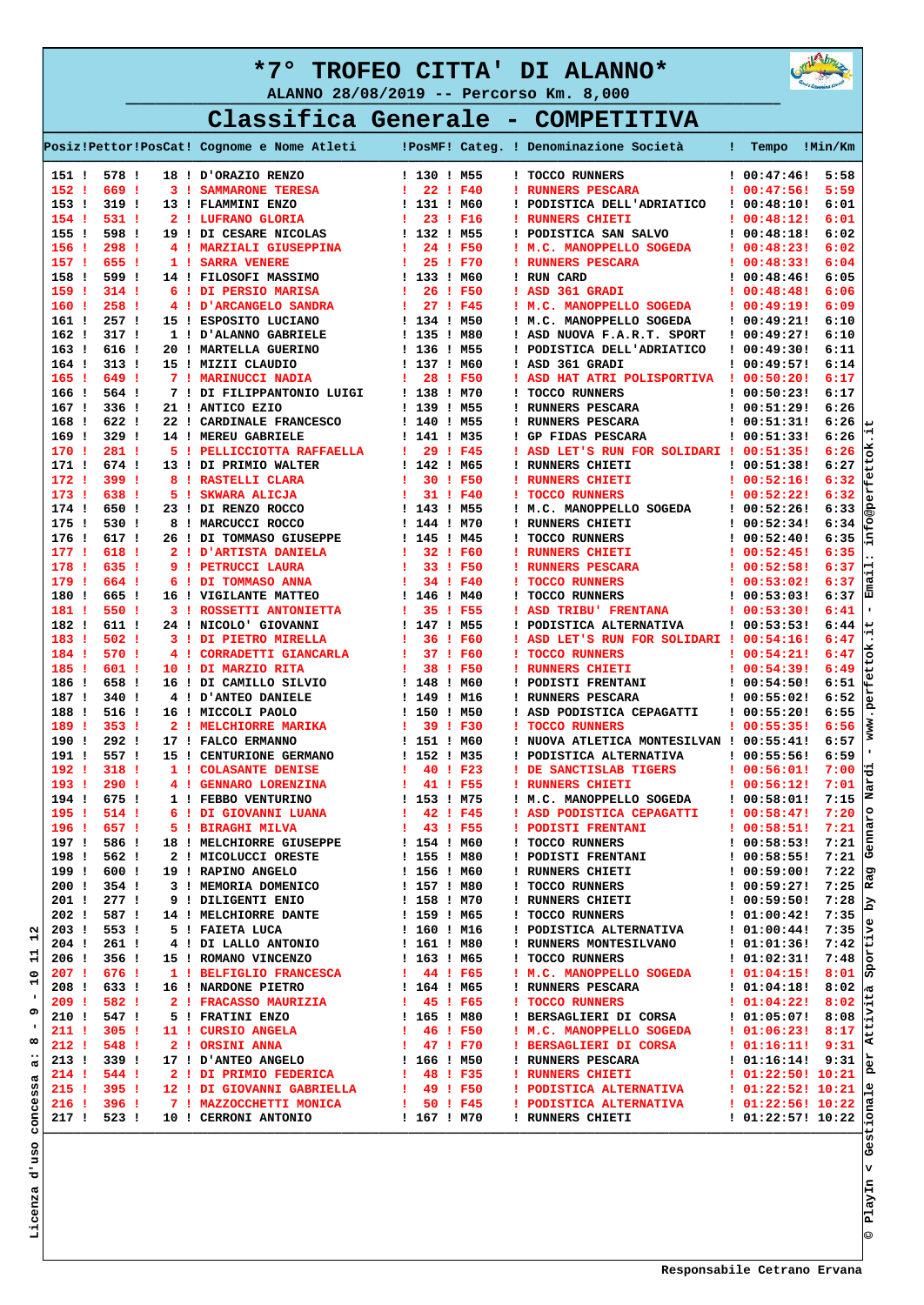

# **Classifica Generale - RAGAZZI**

|                    |                  |    |                                                     |                          |  |                      | Posiz!Pettor!PosCat! Cognome e Nome Atleti (PosMF! Categ. ! Denominazione Società ! |  | Tempo !Min/Km |
|--------------------|------------------|----|-----------------------------------------------------|--------------------------|--|----------------------|-------------------------------------------------------------------------------------|--|---------------|
| 11                 | 3711             |    | 1 ! TISBO LUCIA CAMILLA                             |                          |  |                      | 1 ! F00-05 ! RUNNERS CEPAGATTI                                                      |  |               |
| 2<br>$\mathbf{I}$  | 511 !            |    | 1 ! D'ANDREAMATTEO ELIA                             | ÷                        |  |                      | 1 ! M00-05 ! NUOVA ATLETICA MONTESILVAN !                                           |  |               |
| з.                 | 607 !            |    | 2 ! DI SERIO AURORA                                 |                          |  | 2 ! F00-05 ! LIBERO  |                                                                                     |  |               |
|                    | 668 !            |    | 3 ! MBANDAKASA MARIA                                | $\sim$ 1.000 $\pm$       |  | 3 ! F00-05 ! LIBERO  |                                                                                     |  |               |
| 5.<br>$\mathbf{I}$ | 373.1            |    | 2 ! BARI IMRAN                                      |                          |  | 2 ! M00-05 ! LIBERO  |                                                                                     |  |               |
| 6<br>- 1           | 379!             |    | 4 ! ODOARDI GIULIA                                  | $\sim 100$               |  |                      | 4 ! F00-05 ! TOCCO RUNNERS                                                          |  |               |
| 71                 | 549!             |    | 5 ! DI FIORE SOFIA                                  | <b>Contract Contract</b> |  | 5 ! F00-05 ! LIBERO  |                                                                                     |  |               |
| 8<br>$\mathbf{I}$  | 918!             |    | 1 ! SANTILLI DIEGO                                  |                          |  | 3 ! M08-09 ! LIBERO  |                                                                                     |  |               |
| 9.<br>- 1          | 378 1            |    | 1 ! ODOARDI GAIA                                    | $\sim 10^{-1}$           |  |                      | 6 ! F08-09 ! TOCCO RUNNERS                                                          |  |               |
| 10!                | 928 !            |    | 2 ! CAPORALE FRANCESCO                              |                          |  |                      | 4 ! M08-09 ! ATLETICA RAPINO                                                        |  |               |
| 11 <sub>1</sub>    | $504$ !          |    | 1 ! D'ANDREAMATTEO LUCE<br><b>Contract District</b> |                          |  |                      | 7 ! F06-07 ! NUOVA ATLETICA MONTESILVAN !                                           |  |               |
| 12!                | $926$ !          |    | 1 ! D'ANNIBALE ANDREA                               |                          |  | 5 ! M06-07 ! LIBERO  |                                                                                     |  |               |
| 13 <sub>1</sub>    | 595 1            |    | 2 ! CARDINALE VALERIA                               |                          |  | 8 ! F08-09 ! LIBERO  |                                                                                     |  |               |
| 14!                | 518 !            |    | 2 ! MARCUCCI ELISABETH                              |                          |  | 9 ! F06-07 ! LIBERO  |                                                                                     |  |               |
| 15 <sub>1</sub>    | 380 1            |    | 3 ! COLETTI CECILIA                                 |                          |  |                      | 10 ! F06-07 ! RUNNERS CHIETI                                                        |  |               |
| 16 <sub>1</sub>    | 610 !            |    | 2 ! MARIANI NICCOLO'                                |                          |  | 6 ! M06-07 ! LIBERO  |                                                                                     |  |               |
| 17 <sub>1</sub>    | 632 !            |    | 4 ! SANTILLI GIORGIA                                | $\sim 1$                 |  | 11 ! F06-07 ! LIBERO |                                                                                     |  |               |
| 18!                | 917 !            |    | 3 ! SANTILLI MATTIA                                 | $\mathbf{I}$             |  | 7 ! M06-07 ! LIBERO  |                                                                                     |  |               |
| 19!                | 596 !            | 51 | <b>TROIANI ELEONORA</b>                             | - 11                     |  | 12 ! F06-07 ! LIBERO |                                                                                     |  |               |
| 20 <sub>1</sub>    | 920 !            |    | 1 ! ZENOBI NICOLO'                                  | $\mathbf{I}$             |  |                      | 8 ! M10-11 ! TOCCO RUNNERS                                                          |  |               |
| 21:                | $372$ !          |    | 2 ! TISBO PIETRO MARIA                              |                          |  |                      | 9 ! M10-11 ! RUNNERS CEPAGATTI                                                      |  |               |
| 22 <sub>1</sub>    | 3771             | 11 | ODOARDI GIORGIA                                     | <b>Contract Contract</b> |  |                      | 13 ! F10-11 ! TOCCO RUNNERS                                                         |  |               |
| 23!                | 911:             |    | 1 ! DI CRESCENZO ANDREA<br><b>State State</b>       |                          |  |                      | 10 ! M14-15 ! ASD NUOVA F.A.R.T. SPORT                                              |  |               |
| 24 !               | 347 !            |    | 1 ! BENAMARA JUBA                                   | $\mathbf{I}$             |  |                      | 11 ! M12-13 ! TOCCO RUNNERS                                                         |  |               |
| 25 <sub>1</sub>    | 346 !            |    | 2 ! BENAMARA RAYAN                                  | $\blacksquare$           |  |                      | 12 ! M12-13 ! TOCCO RUNNERS                                                         |  |               |
| 26 <sub>1</sub>    | 924 <sub>1</sub> |    | 1 ! DI CRISCI ARIANNA                               |                          |  |                      | 14 ! F14-15 ! ATLETICA RAPINO                                                       |  |               |
| 27 <sub>1</sub>    | 521!             |    | 3 ! CERASO ANDREA                                   | $\mathbf{I}$             |  | 13 ! M12-13 ! LIBERO |                                                                                     |  |               |
| 28!                | 374 !            |    | 4 ! DEL PRINCIPE GIACOMO                            | $\mathbf{I}$             |  | 14 ! M12-13 ! LIBERO |                                                                                     |  |               |
| 29:1               | 927!             |    | 1 ! CAPUZZI DANIELA                                 | $\mathbf{I}$             |  |                      | 15 ! F12-13 ! ATLETICA RAPINO                                                       |  |               |
| 30 I               | 919!             | 51 | ZENOBI MARCO                                        | $\mathbf{I}$             |  |                      | 15 ! M12-13 ! TOCCO RUNNERS                                                         |  |               |
| 31!                | $285$ !          |    | 2 ! FAIETA ALESSANDRA MARIA                         |                          |  |                      | 16 ! F14-15 ! PODISTICA ALTERNATIVA                                                 |  |               |
| 32!                | 284 !            |    | 6 ! FAIETA MARCO MARIA                              | $\mathbf{I}$             |  |                      | 16 ! M12-13 ! PODISTICA ALTERNATIVA                                                 |  |               |

**——————————————————————————————————————————————————————————————————————————————————————————————————————————————**

 $\mathbf{a}$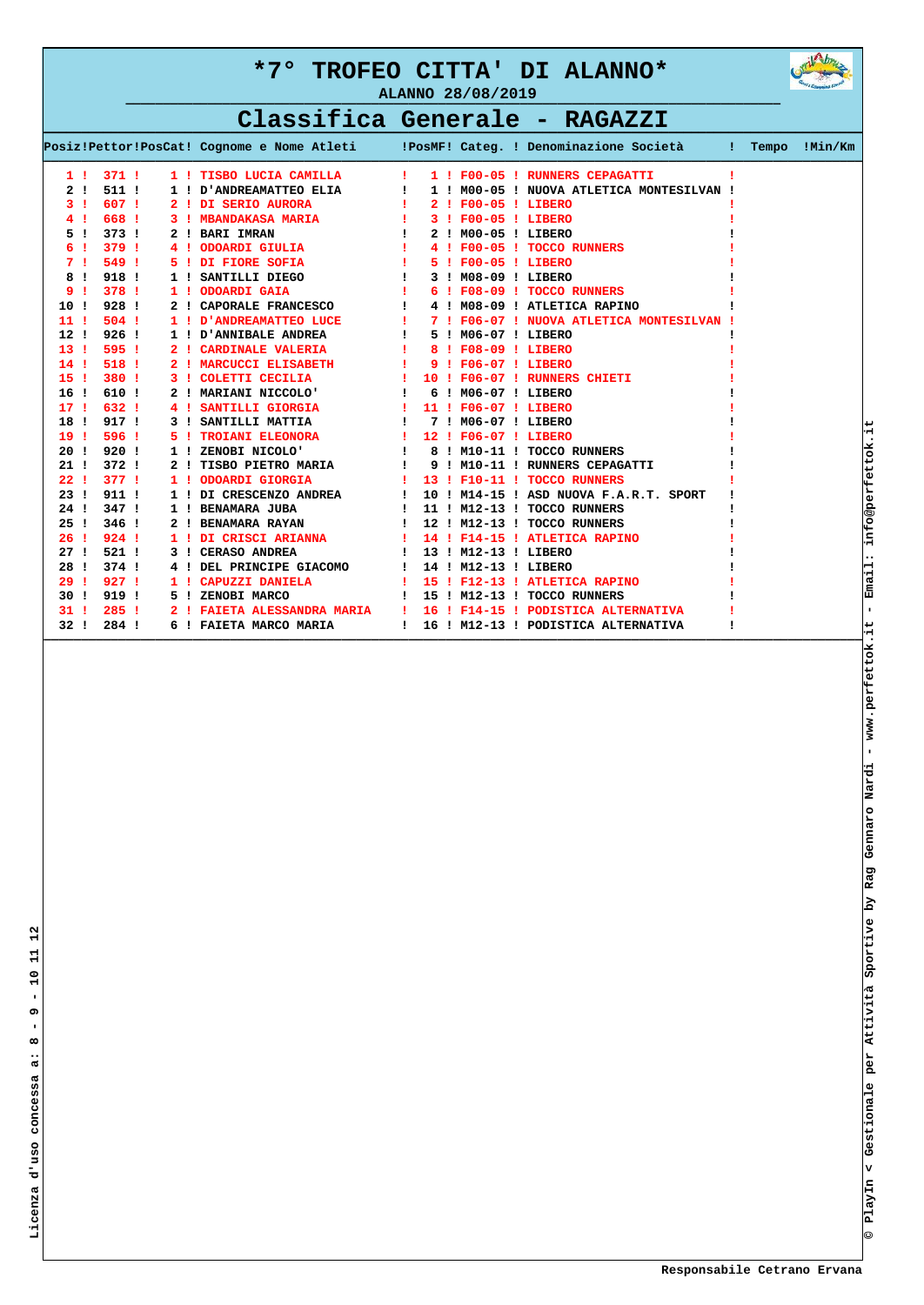**ALANNO 28/08/2019 -- Percorso Km. 5,000**



# **Classifica Generale - NON COMPETITIVA**

|                 |              |                  |     |                                 |                |        |             | Posiz!Pettor!PosCat! Cognome e Nome Atleti (PosMF! Categ. ! Denominazione Società : Tempo !Min/Km |  |  |
|-----------------|--------------|------------------|-----|---------------------------------|----------------|--------|-------------|---------------------------------------------------------------------------------------------------|--|--|
|                 | 11           | 930!             |     | 1 ! MARTINO ALESSANDRA          | u.             |        | 1 ! F45     | ! ATLETICA RAPINO                                                                                 |  |  |
|                 | 2!           | 929!             |     | 1 ! DI CIANO FIORENZO           | ÷.             |        | 1 ! M50     | ! ATLETICA RAPINO                                                                                 |  |  |
|                 | 31           | 7 <sub>1</sub>   |     | 1 ! CETRANO ERVANA              | Ŧ.             |        | 2 ! F70     | ! ASD NUOVA F.A.R.T. SPORT                                                                        |  |  |
|                 | 4!           | 10 !             |     | 1 ! MICOLUCCI VINCENZO          | $\mathbf{I}$   |        | 2 ! M80     | ! PODISTICA DELL'ADRIATICO                                                                        |  |  |
| 5.              | -1           | 903 <sub>1</sub> |     | 1 ! MAGLIONE TERESA             | Ŧ.             |        | 3 ! F55     | ! ASD NUOVA F.A.R.T. SPORT                                                                        |  |  |
| 6               | - 1          | 933!             |     | 2 ! DI CRESCENZO FRANCESCO      | $\mathbf{I}$   |        | 3 ! M80     | ! ASD NUOVA F.A.R.T. SPORT                                                                        |  |  |
|                 | 71           | $282$ !          |     | 1 ! FERRARI LICIO               | $\mathbf{I}$   |        | 4 ! M70     | ! ASD NUOVA F.A.R.T. SPORT                                                                        |  |  |
| 8               | $\mathbf{I}$ | 925.1            |     | 1 ! CALDORA DAVIDE              | $\mathbf{I}$   |        |             | 5 ! M14-15 ! ATLETICA RAPINO                                                                      |  |  |
|                 | 9!           | 914!             |     | 2 ! BELLITTI LUCA               | $\mathbf{I}$   |        |             | 6 ! M14-15 ! O.S.A. SARONNO LIB.                                                                  |  |  |
| 10 I            |              | 551 !            |     | 1 ! PICCIANI MARIATERESA        | $\mathbf{I}$   |        | 4 1 F50     | ! PODISTICA ALTERNATIVA                                                                           |  |  |
| 11 !            |              | 386 !            |     | 1 ! COCCHINI DANINO             | $\mathbf{I}$   |        | 7 ! M75     | ! LIBERO                                                                                          |  |  |
| 12!             |              | 383 !            |     | 1 ! CALISE FRANCESCO            | $\mathbf{I}$   |        | 8 ! M65     | ! ASD 361 GRADI                                                                                   |  |  |
| 13 !            |              | 922!             |     | 1 ! COLETTI ALDO                | $\mathbf{I}$   |        | 9 ! M35     | ! RUNNERS CHIETI                                                                                  |  |  |
| 14!             |              | 923 <sub>1</sub> | 21  | CELLUCCI MARIA                  | п.             |        | 5 1 F55     | ! ATLETICA RAPINO                                                                                 |  |  |
| 15!             |              | 527 !            |     | 1 ! MARRONE CLAUDIO             | $\mathbf{I}$   |        | 10 ! M60    | ! RUNNERS CHIETI                                                                                  |  |  |
| 16 <sub>1</sub> |              | 907!             |     | 2 ! LATTANZIO FERNANDO          | 1              |        | 11 ! M60    | ! TOCCO RUNNERS                                                                                   |  |  |
| 17 <sub>1</sub> |              | 388 !            |     | 1 ! DI GIROLAMO SARA            | Ţ.             |        | $6$ ! $F16$ | ! LIBERO                                                                                          |  |  |
| 18!             |              | 397!             |     | 1 ! CIARCELLUTI GABRIELE        | ÷              | 12 ! M |             | ! RUNNERS CHIETI                                                                                  |  |  |
| 19 <sub>1</sub> |              | 905!             | 1 ! | <b>TARTAGLIA ALESSIA</b>        | 1.             | 7 ! F  |             | ! LIBERO                                                                                          |  |  |
| 20 <sub>1</sub> |              | 646 !            |     | 1 ! RUBINO MICHELE              | $\mathbf{I}$   |        | 13 ! M40    | ! LIBERO                                                                                          |  |  |
| 21 !            |              | 666 !            |     | 1 ! SALERNI PIERFRANCESCO       | $\mathbf{I}$   |        | 14 ! M23    | ! LIBERO                                                                                          |  |  |
| 22 <sub>1</sub> |              | 577 !            |     | 2 ! D'AMICO LUISA               | л.             |        | 8 I F       | ! LIBERO                                                                                          |  |  |
| 23 !            |              | 909!             |     | 2 ! MURATORE MICHELE            | $\mathbf{I}$   |        | 15 ! M70    | ! NUOVA ATLETICA MONTESILVAN !                                                                    |  |  |
| 24 !            |              | 609!             |     | 3 ! DI MARCO LUCIANO            | $\mathbf{I}$   |        | 16 ! M60    | ! NUOVA ATLETICA MONTESILVAN !                                                                    |  |  |
| 25 <sub>1</sub> |              | 645!             |     | 2 ! SARAULLO FABRIZIO           | Ţ.             |        | 17 ! M65    | ! LIBERO                                                                                          |  |  |
| 26 !            |              | 398 !            |     | 2 ! SCHIAZZA BARBARA            | Π.             |        | 9 ! F45     | ! LIBERO                                                                                          |  |  |
| 27 <sub>1</sub> |              | 520 !            |     | 1 ! DI NARDO MARIAROSARIA       | л.             |        | 10 ! F65    | ! RUNNERS CHIETI                                                                                  |  |  |
| 28!             |              | 916 !            |     | 3 ! LUCIANI ROBERTO             | $\mathbf{I}$   |        | 18 ! M70    | ! TOCCO RUNNERS                                                                                   |  |  |
| 29:1            |              | 915!             |     | 2 ! MELIZZA CLARA               | Ŧ.             |        | 11 ! F50    | ! ATLETICA RAPINO                                                                                 |  |  |
| 30 I            |              | 912:             |     | 2 ! DI CRISCI GIANNI            | Ţ.             |        | 19 ! M50    | ! ATLETICA RAPINO                                                                                 |  |  |
| 31!             |              | 910 !            |     | 3 ! D'ERCOLE MARIA ANTONIETTA ! |                |        | 12 ! F55    | ! RUNNERS CASALBORDINO                                                                            |  |  |
| 32 <sub>1</sub> |              | 9211             |     | 3 ! D'ALESSANDRO GINA           | п.             |        | 13 ! F50    | ! RUNNERS CASALBORDINO                                                                            |  |  |
| 33!             |              | 913!             |     | 2 ! ETTORRE ROLANDO             | Τ.             |        | 20 ! M75    | ! M.C. MANOPPELLO SOGEDA                                                                          |  |  |
| 34 !            |              | 503 !            |     | 2 ! DE FILIPPIS ETTORE          | $\mathbf{I}$ . |        | 21 ! M23    | ! RUNNERS CASALBORDINO                                                                            |  |  |
| 35 <sub>1</sub> |              | 667 !            |     | 3 ! SALVATI GABRIELE            | I.             |        | 22 ! M75    | ! ASD NUOVA F.A.R.T. SPORT                                                                        |  |  |

**——————————————————————————————————————————————————————————————————————————————————————————————————————————————**

 **Responsabile Cetrano Ervana**

**© PlayIn < Gestionale per Attività Sportive by Rag Gennaro Nardi - www.perfettok.it - Email: info@perfettok.it**